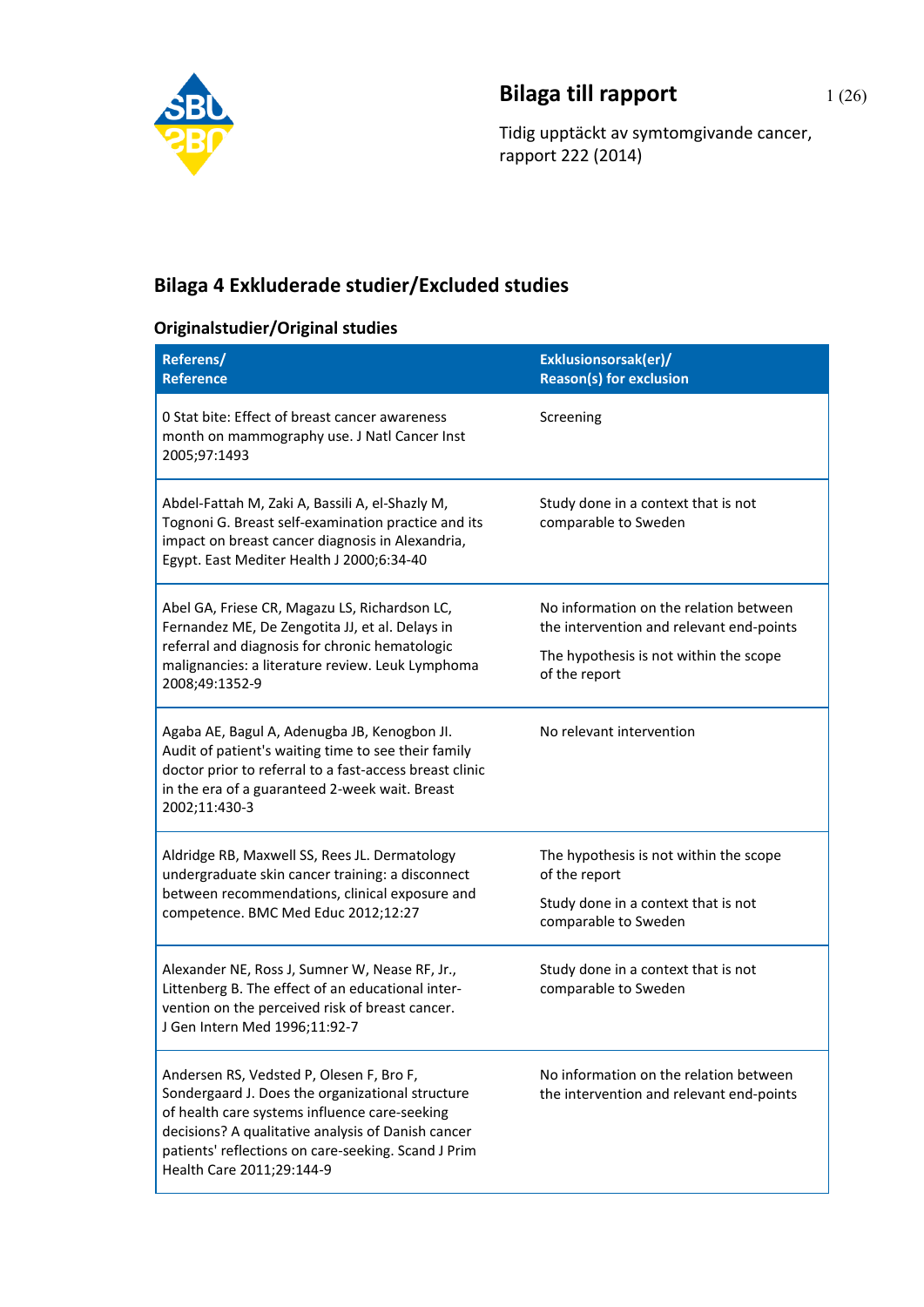| Anderson O, Afolayan JO, Ni Z, Bates T. Surgical vs<br>general practitioner assessment: diagnostic accuracy<br>in 2-week-wait colorectal cancer referrals. Colorectal<br>Dis 2011;13:e212-5                                                                                                                                            | No information on the relation between<br>the intervention and relevant end-points                                                            |
|----------------------------------------------------------------------------------------------------------------------------------------------------------------------------------------------------------------------------------------------------------------------------------------------------------------------------------------|-----------------------------------------------------------------------------------------------------------------------------------------------|
| Atiomo WU, Shrestha R, Falconer AD. Evaluation<br>of a one-stop clinic for the rapid assessment of post-<br>menopausal bleeding. J Obstet Gynaecol<br>1998;18:148-50                                                                                                                                                                   | No information on the relation between<br>the intervention and relevant end-points                                                            |
| Auvinen A, Elovainio L, Hakama M. Breast self-<br>examination and survival from breast cancer:<br>a prospective follow-up study. Breast Cancer<br>Res Treat 1996;38:161-8                                                                                                                                                              | No information on the relation between<br>the intervention and relevant end-points                                                            |
| Baade PD, Balanda KP, Lowe JB, Del Mar CB. Effect<br>of a public awareness campaign on the appropriate-<br>ness of patient-initiated skin examination in general<br>practice. Aust N Z J Public Health 1996;20:640-3                                                                                                                   | No information on the relation between<br>the intervention and relevant end-points                                                            |
| Ballal MS, Selvachandran SN, Maw A. Use of a<br>patient consultation questionnaire and weighted<br>numerical scoring system for the prediction of colo-<br>rectal cancer and other colorectal pathology in<br>symptomatic patients: a prospective cohort valida-<br>tion study of a Welsh population. Colorectal Dis<br>2010;12:407-14 | No information on the relation between<br>the intervention and relevant end-points<br>The hypothesis is not within the scope<br>of the report |
| Banner WP, Booroojian S, Hernandez L, Lopez B,<br>Pinzon-Perez H. Assessment of a lecture on cancer<br>prevention and the early detection of cancer.<br>J Cancer Educ 2002;17:186-7                                                                                                                                                    | Follow-up less than 3 months after<br>intervention                                                                                            |
| Barchielli A, Paci E, Balzi D, Bianchi S, Crocetti E,<br>del Turco MR, et al. Early diagnosis, place of<br>diagnosis and persistent differences at 10 years<br>in breast cancer survival. Hospitals and breast clinic<br>cases prognosis. Eur J Cancer Prev 1999;8:281-7                                                               | No information on the relation between<br>the intervention and relevant end-points<br>The hypothesis is not within the scope<br>of the report |
| Barton MB, Tattersall MH, Butow PN, Crossing S,<br>Jamrozik K, Jalaludin B, et al. Cancer knowledge and<br>skills of interns in Australia and New Zealand in 2001:<br>comparison with 1990, and between course types.<br>Med J Aust 2003;178:285-9                                                                                     | The hypothesis is not within the scope<br>of the report<br>Study done in a context that is not<br>comparable to Sweden                        |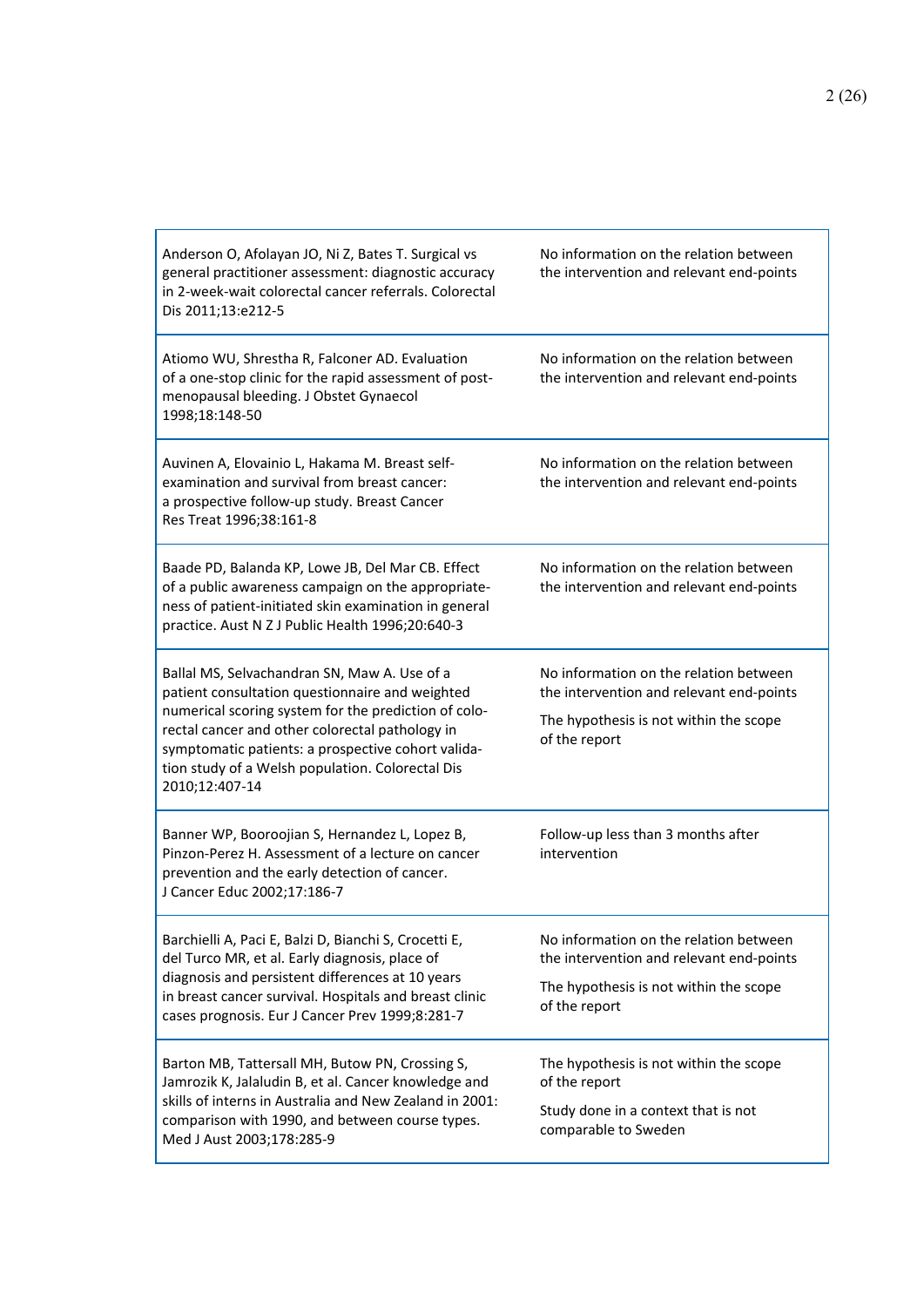| Baughan P, Keatings J, O'Neill B. Urgent suspected<br>cancer referrals from general practice: Audit of<br>compliance with guidelines and referral outcomes.<br>Br J Gen Pract 2011;61:e700-6                                                      | No information on the relation between<br>the intervention and relevant end-points<br>The hypothesis is not within the scope<br>of the report |
|---------------------------------------------------------------------------------------------------------------------------------------------------------------------------------------------------------------------------------------------------|-----------------------------------------------------------------------------------------------------------------------------------------------|
| Bechtel JJ, Kelley WA, Coons TA, Mohler P, Mohler A,<br>James D, et al. Five-year outcome of lung cancer<br>detection in patients with and without airflow<br>obstruction in a primary care outpatient practice.<br>J Thorac Oncol 2009;4:1347-51 | Screening only<br>No information on the relation between<br>the intervention and relevant end-points                                          |
| Bedlow AJ, Cliff S, Melia J, Moss SM, Seyan R,<br>Harland CC. Impact of skin cancer education on<br>general practitioners' diagnostic skills. Clin Exp<br>Dermatol 2000;25:115-8                                                                  | Follow-up less than 3 months after<br>intervention                                                                                            |
| Beggs AD, Bhate RD, Irukulla S, Achiek M,<br>Abulafi AM. Straight to colonoscopy: the ideal<br>patient pathway for the 2-week suspected cancer<br>referrals? Ann R Coll Surg Engl 2011;93:114-9                                                   | Assessing conditions after intervention only                                                                                                  |
| Benamore RE, Wright D, Britton I. Is primary care<br>access to CT brain examinations effective? Clin<br>Radiol 2005;60:1083-9                                                                                                                     | No information on the relation between<br>the intervention and relevant end-points                                                            |
| Beydag KD, Yurugen B. The effect of breast self-<br>examination (Bse) education given to midwifery<br>students on their knowledge and attitudes. Asian<br>Pac J Cancer Prev 2010;11:1761-4                                                        | Study done in a context that is not<br>comparable to Sweden                                                                                   |
| Bhatnagar A, Mohamad S, Sandramouli S. 'Fast-<br>tracking' cancer referrals: application for periocular<br>basal cell carcinoma. Eye (Lond) 2006;20:428-30                                                                                        | Assessing conditions after intervention only                                                                                                  |
| Blumenthal DS, Fort JG, Ahmed NU, Semenya KA,<br>Schreiber GB, Perry S, et al. Impact of a two-city<br>community cancer prevention intervention on<br>African Americans. J Natl Med Assoc 2005;97:<br>1479-88                                     | Screening<br>No information on the relation between<br>the intervention and relevant end-points                                               |
| Borland R, Mee V, Meehan JW. Effects of photo-<br>graphs and written descriptors on melanoma<br>detection. Health Educ Res 1997;12:375-84                                                                                                         | Study done in a context that is not<br>comparable to Sweden                                                                                   |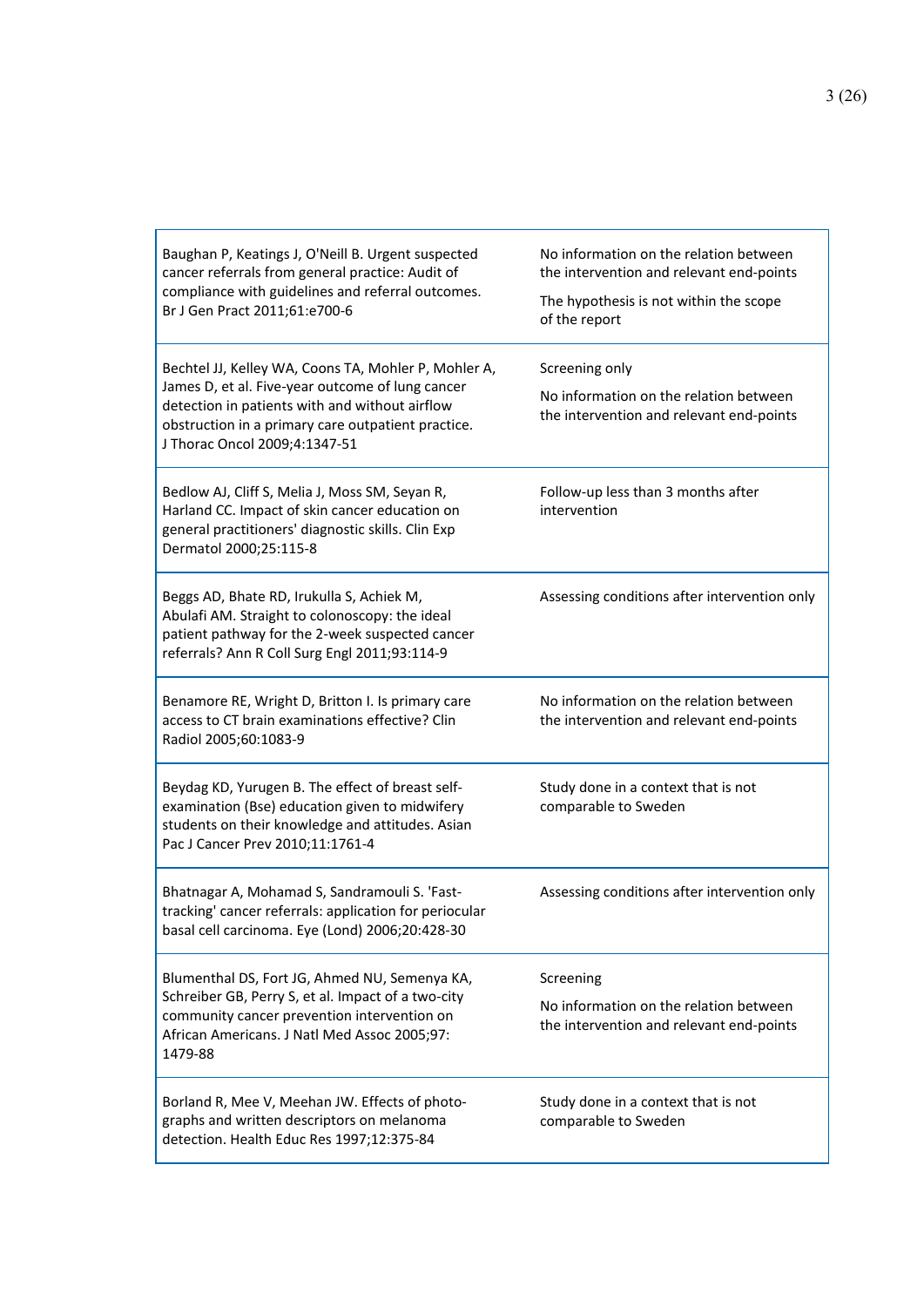| Boundouki G, Humphris G, Field A. Knowledge of oral<br>cancer, distress and screening intentions: longer<br>term effects of a patient information leaflet. Patient<br>Educ Couns 2004;53:71-7                                                                             | Follow-up less than 3 months after<br>intervention                                                                                            |
|---------------------------------------------------------------------------------------------------------------------------------------------------------------------------------------------------------------------------------------------------------------------------|-----------------------------------------------------------------------------------------------------------------------------------------------|
| Bowrey DJ, Griffin SM, Wayman J, Karat D, Hayes N,<br>Raimes SA. Use of alarm symptoms to select<br>dyspeptics for endoscopy causes patients with<br>curable esophagogastric cancer to be overlooked.<br>Surg Endosc 2006;20:1725-8                                       | No information on time<br>No relevant intervention                                                                                            |
| Brewster WR, Hubbell FA, Largent J, Ziogas A, Lin F,<br>Howe S, et al. Feasibility of management of high-<br>grade cervical lesions in a single visit: a randomized<br>controlled trial. JAMA 2005;294:2182-7                                                             | Screening                                                                                                                                     |
| Brown CG, Patrician PA, Brosch LR. Increasing testi-<br>cular self-examination in active duty soldiers: an<br>intervention study. Medsurg Nurs 2012;21:97-102;<br>quiz 103                                                                                                | Follow-up less than 3 months after<br>intervention                                                                                            |
| Burgess CC, Linsell L, Kapari M, Omar L, Michell M,<br>Whelehan P, et al. Promoting early presentation<br>of breast cancer by older women: a preliminary<br>evaluation of a one-to-one health professional-<br>delivered intervention. J Psychosom Res 2009;<br>67:377-87 | Follow-up less than 3 months after<br>intervention                                                                                            |
| Callen JL, Westbrook JI, Georgiou A, Li J. Failure to<br>follow-up test results for ambulatory patients: a sys-<br>tematic review. J Gen Intern Med 2012;27:1334-48                                                                                                       | No information on the relation between<br>the intervention and relevant end-points                                                            |
| Carli P, De Giorgi V, Crocetti E, Caldini L, Ressel C<br>Giannotti B. Diagnostic and referral accuracy of<br>family doctors in melanoma screening: effect of a<br>short formal training. Eur J Cancer Prev 2005;14:51-5                                                   | Screening                                                                                                                                     |
| Carli P, Nardini P, Chiarugi A, Crocetti E, Salvini C,<br>Carelli G, et al. Predictors of skin self-examination in<br>subjects attending a pigmented lesion clinic in Italy.<br>J Eur Acad Dermatol Venereol 2007;21:95-9                                                 | No information on the relation between<br>the intervention and relevant end-points<br>The hypothesis is not within the scope<br>of the report |
| Castellanos MR, Conte J, Fadel DA, Raia C, Forte F,<br>Ahern K, et al. Improving access to breast health<br>services with an interdisciplinary model of care.<br>Breast J 2008;14:353-6                                                                                   | Study done in a context that is not<br>comparable to Sweden                                                                                   |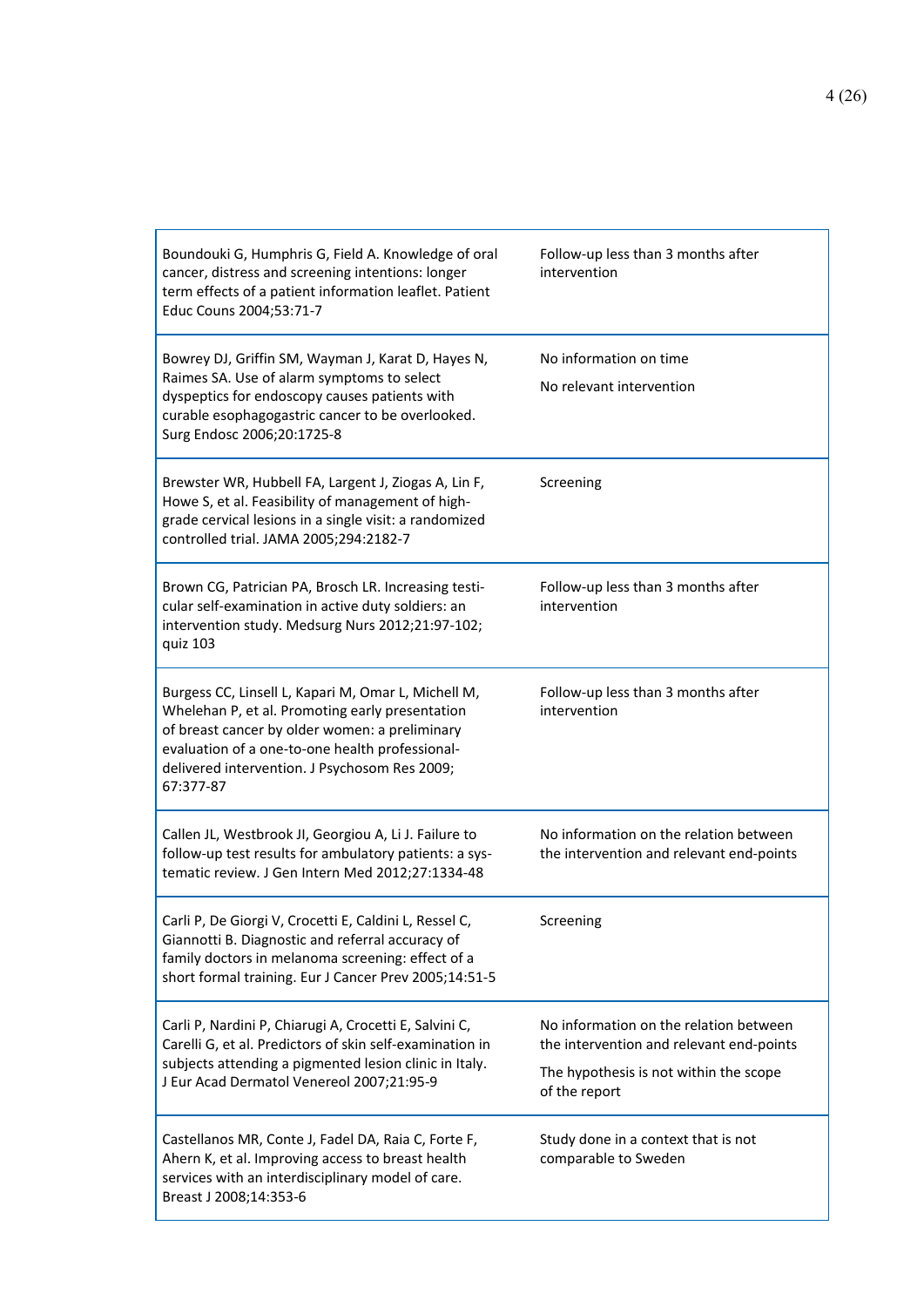| Chao LW, Enokihara MY, Silveira PS, Gomes SR,<br>Bohm GM. Telemedicine model for training non-<br>medical persons in the early recognition of mela-<br>noma. J Telemed Telecare 2003;9 Suppl 1:S4-7                                                                                                    | Study done in a context that is not<br>comparable to Sweden                                                                                   |
|--------------------------------------------------------------------------------------------------------------------------------------------------------------------------------------------------------------------------------------------------------------------------------------------------------|-----------------------------------------------------------------------------------------------------------------------------------------------|
| Chapple A, Ziebland S, McPherson A. Qualitative<br>study of men's perceptions of why treatment<br>delays occur in the UK for those with testicular<br>cancer. Br J Gen Pract 2004;54:25-32                                                                                                             | No information on the relation between<br>the intervention and relevant end-points<br>The hypothesis is not within the scope<br>of the report |
| Chen SC, Bravata DM, Weil E, Olkin I. A comparison<br>of dermatologists' and primary care physicians'<br>accuracy in diagnosing melanoma: a systematic<br>review. Arch Dermatol 2001;137:1627-34                                                                                                       | No information on the relation between<br>the intervention and relevant end-points<br>The hypothesis is not within the scope<br>of the report |
| Cockburn J, Pit S, Zorbas H, Redman S. Investigating<br>breast symptoms in primary care: enhancing con-<br>cordance with current best advice. Cancer Detect<br>Prev 2001;25:407-13                                                                                                                     | Study done in a context that is not<br>comparable to Sweden                                                                                   |
| Colli J, Sartor O, Thomas R, Lee BR. Does urological<br>cancer mortality increase with low population<br>density of physicians? J Urol 2011;186:2342-6                                                                                                                                                 | No information on the relation between<br>the intervention and relevant end-points                                                            |
| Corbo MD, Vender R, Wismer J. Comparison of<br>dermatologists' and nondermatologists' diagnostic<br>accuracy for malignant melanoma. Journal of<br>Cutaneous Medicine and Surgery 2012;16:272-80                                                                                                       | No relevant intervention                                                                                                                      |
| Crispo A, D'Aiuto G, De Marco M, Rinaldo M,<br>Grimaldi M, Capasso I, et al. Gail model risk factors:<br>impact of adding an extended family history for<br>breast cancer. Breast J 2008;14:221-7                                                                                                      | Study done in a context that is not<br>comparable to Sweden                                                                                   |
| Dallo FJ, Zakar T, Borrell LN, Fakhouri M, Jamil H.<br>Cancer knowledge increases after a brief inter-<br>vention among Arab Americans in Michigan.<br>J Cancer Educ 2011;26:139-46                                                                                                                    | Follow-up less than 3 months after<br>intervention                                                                                            |
| de Nooijer J, Lechner L, Candel M, de Vries H. A ran-<br>domized controlled study of short-term and long-<br>term effects of tailored information versus general<br>information on intention and behavior related to<br>early detection of cancer. Cancer Epidemiol<br>Biomarkers Prev 2002;11:1489-91 | In de Nooijer 2004 (ref no. 61)                                                                                                               |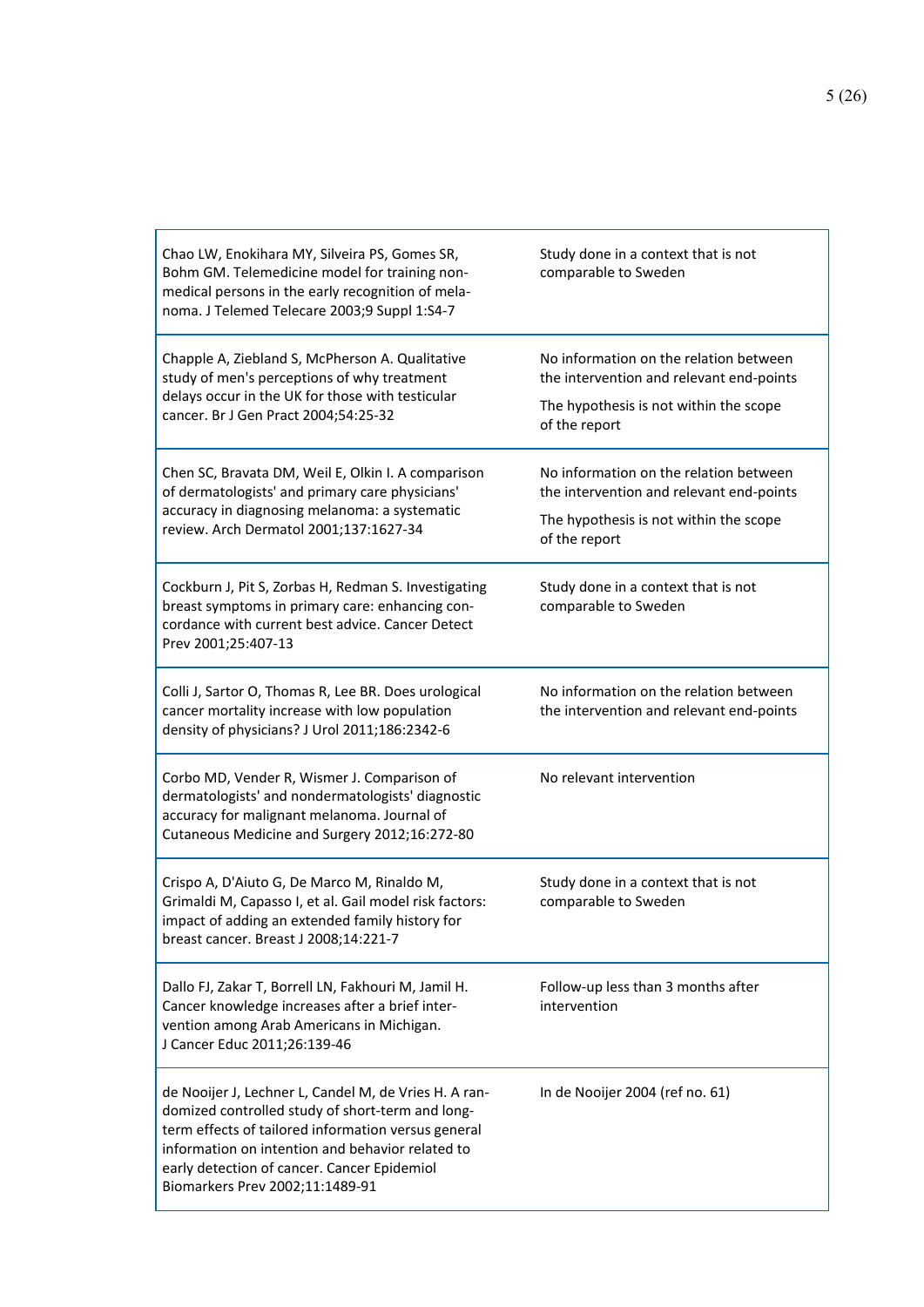| de Nooijer J, Lechner L, de Vries H. Tailored versus<br>general information on early detection of cancer:<br>a comparison of the reactions of Dutch adults and<br>the impact on attitudes and behaviors. Health Educ<br>Res 2002;17:239-52 | In de Nooijer 2004 (ref no. 61)                                                    |
|--------------------------------------------------------------------------------------------------------------------------------------------------------------------------------------------------------------------------------------------|------------------------------------------------------------------------------------|
| Di Quinzio ML, Dewar RA, Burge FI, Veugelers PJ.<br>Family physician visits and early recognition of<br>melanoma. Can J Public Health 2005;96:136-9                                                                                        | No information on the relation between<br>the intervention and relevant end-points |
| Dietrich AJ, Barrett J, Levy D, Carney-Gersten P.<br>Impact of an educational program on physician<br>cancer control knowledge and activities. American<br>Journal of Preventive Medicine 1990;6:346-52                                    | Screening                                                                          |
| Dietrich AJ, O'Connor GT, Keller A, Carney PA, Levy D,<br>Whaley FS. Cancer: improving early detection and<br>prevention. A community practice randomised trial.<br>BMJ 1992;304:687-91                                                    | Screening only                                                                     |
|                                                                                                                                                                                                                                            | No information on the relation between<br>the intervention and relevant end-points |
| Dietrich AJ, Sox CH, Tosteson TD, Woodruff CB.<br>Durability of improved physician early detection<br>of cancer after conclusion of intervention support.<br>Cancer Epidemiol Biomarkers Prev 1994;3:335-40                                | Screening                                                                          |
| Dolan NC, Ng JS, Martin GJ, Robinson JK,<br>Rademaker AW. Effectiveness of a skin cancer<br>control educational intervention for internal<br>medicine housestaff and attending physicians.<br>J Gen Intern Med 1997;12:531-6               | Follow-up less than 3 months after<br>intervention                                 |
| Duff CG, Melsom D, Rigby HS, Kenealy JM,                                                                                                                                                                                                   | No information on the relation between                                             |
| Townsend PL. A 6 year prospective analysis of the<br>diagnosis of malignant melanoma in a pigmented-<br>lesion clinic: even the experts miss malignant mela-<br>nomas, but not often. Br J Plast Surg 2001;54:317-21                       | the intervention and relevant end-points<br>The hypothesis is not within the scope |
|                                                                                                                                                                                                                                            | of the report                                                                      |
| Ellman R, Moss SM, Coleman D, Chamberlain J.<br>Breast self-examination programmes in the trial<br>of early detection of breast cancer: ten year findings.<br>Br J Cancer 1993;68:208-12                                                   | Screening                                                                          |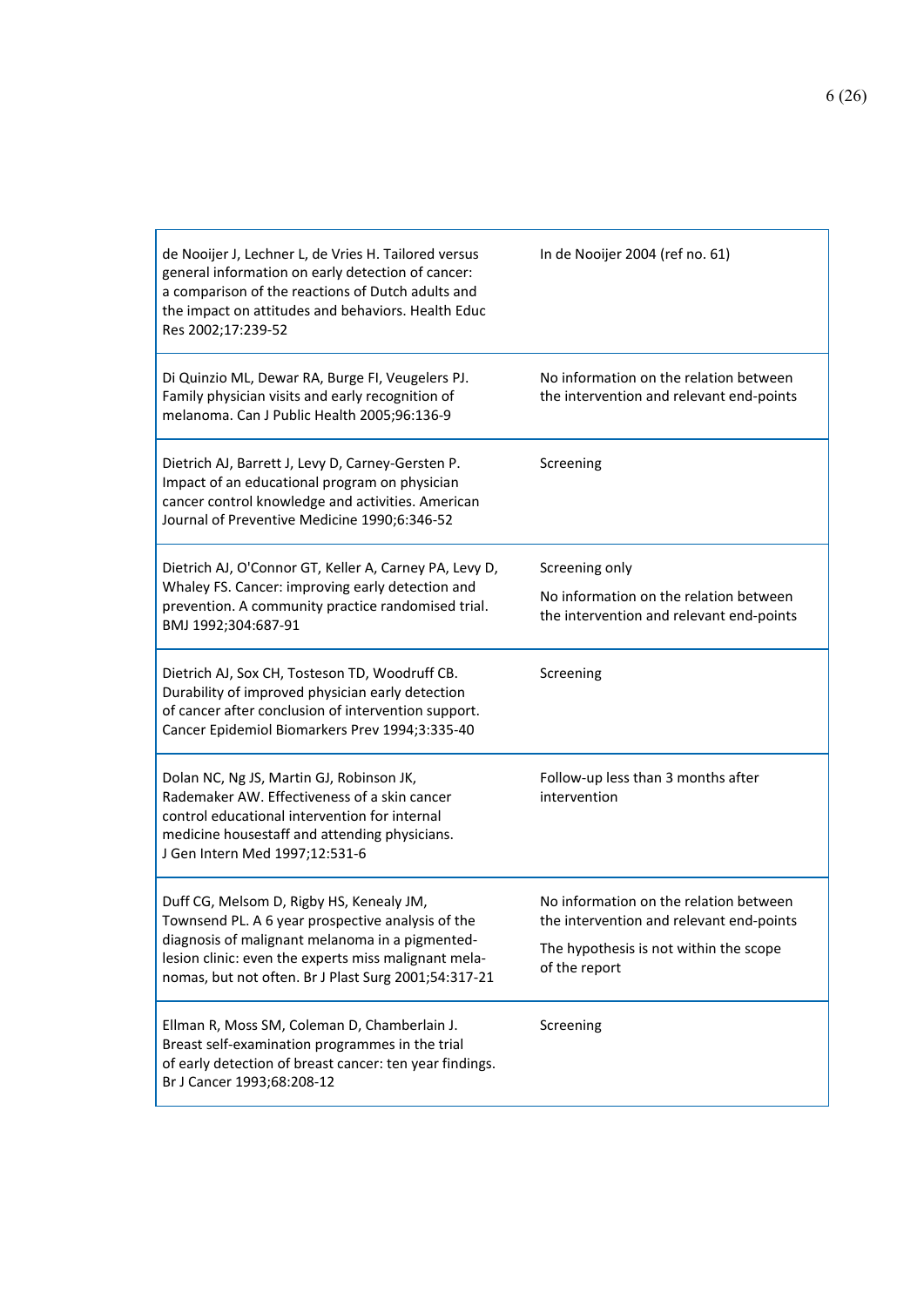| Emery J, Morris H, Goodchild R, Fanshawe T,<br>Prevost AT, Bobrow M, et al. The GRAIDS trial:<br>A cluster randomised controlled trial of computer<br>decision support for the management of familial<br>cancer risk in primary care. Br J Cancer 2007;97:<br>486-93 | Follow-up less than 3 months after<br>intervention                                                                                                       |
|----------------------------------------------------------------------------------------------------------------------------------------------------------------------------------------------------------------------------------------------------------------------|----------------------------------------------------------------------------------------------------------------------------------------------------------|
| English DR, Burton RC, Del Mar CB, Donovan RJ,<br>Ireland PD, Emery G. Evaluation of aid to diagnosis<br>of pigmented skin lesions in general practice:<br>Controlled trial randomised by practice. BMJ<br>2003;327:375-8                                            | No information on the relation between<br>the intervention and relevant end-points<br>The hypothesis is not within the scope<br>of the report            |
| Euhus DM, Leitch AM, Huth JF, Peters GN.<br>Limitations of the Gail model in the specialized<br>breast cancer risk assessment clinic. Breast J<br>2002;8:23-7                                                                                                        | Study not done in a relvant setting<br>Study done in a context that is not<br>comparable to Sweden<br>Follow-up less than 3 months after<br>intervention |
| Ferrandiz L, Ruiz-de-Casas A, Martin-Gutierrez FJ,<br>Peral-Rubio F, Mendez-Abad C, Rios-Martin JJ, et al.<br>Effect of teledermatology on the prognosis of<br>patients with cutaneous melanoma. Arch Dermatol<br>2012;148:1025-8                                    | No information on the relation between<br>the intervention and relevant end-points<br>The hypothesis is not within the scope<br>of the report            |
| Gabram SG, Dougherty T, Albain KS, Klein K,<br>Mumby P, Lee K, et al. Assessing breast cancer<br>risk and providing treatment recommendations:<br>immediate impact of an educational session.<br>Breast J 2009;15 Suppl 1:S39-45                                     | Study done in a context not comparable to<br>Sweden<br>Follow-up less than 3 months after<br>intervention                                                |
| Gabram SG, Lund MJ, Gardner J, Hatchett N,<br>Bumpers HL, Okoli J, et al. Effects of an outreach<br>and internal navigation program on breast cancer<br>diagnosis in an urban cancer center with a large<br>African-American population. Cancer 2008;113:602-7       | Study done in a context not comparable to<br>Sweden                                                                                                      |
| Geczi L, Gomez F, Horvath Z, Bak M, Kisbenedek L,<br>Bodrogi I. Three-year results of the first educational<br>and early detection program for testicular cancer in<br>Hungary. Oncology 2001;60:228-34                                                              | Follow-up less than 3 months after<br>intervention                                                                                                       |
| Geller AC, Emmons KM, Brooks DR, Powers C, Zhang<br>Z, Koh HK, et al. A randomized trial to improve early<br>detection and prevention practices among siblings<br>of melanoma patients. Cancer 2006;107:806-14                                                       | Screening                                                                                                                                                |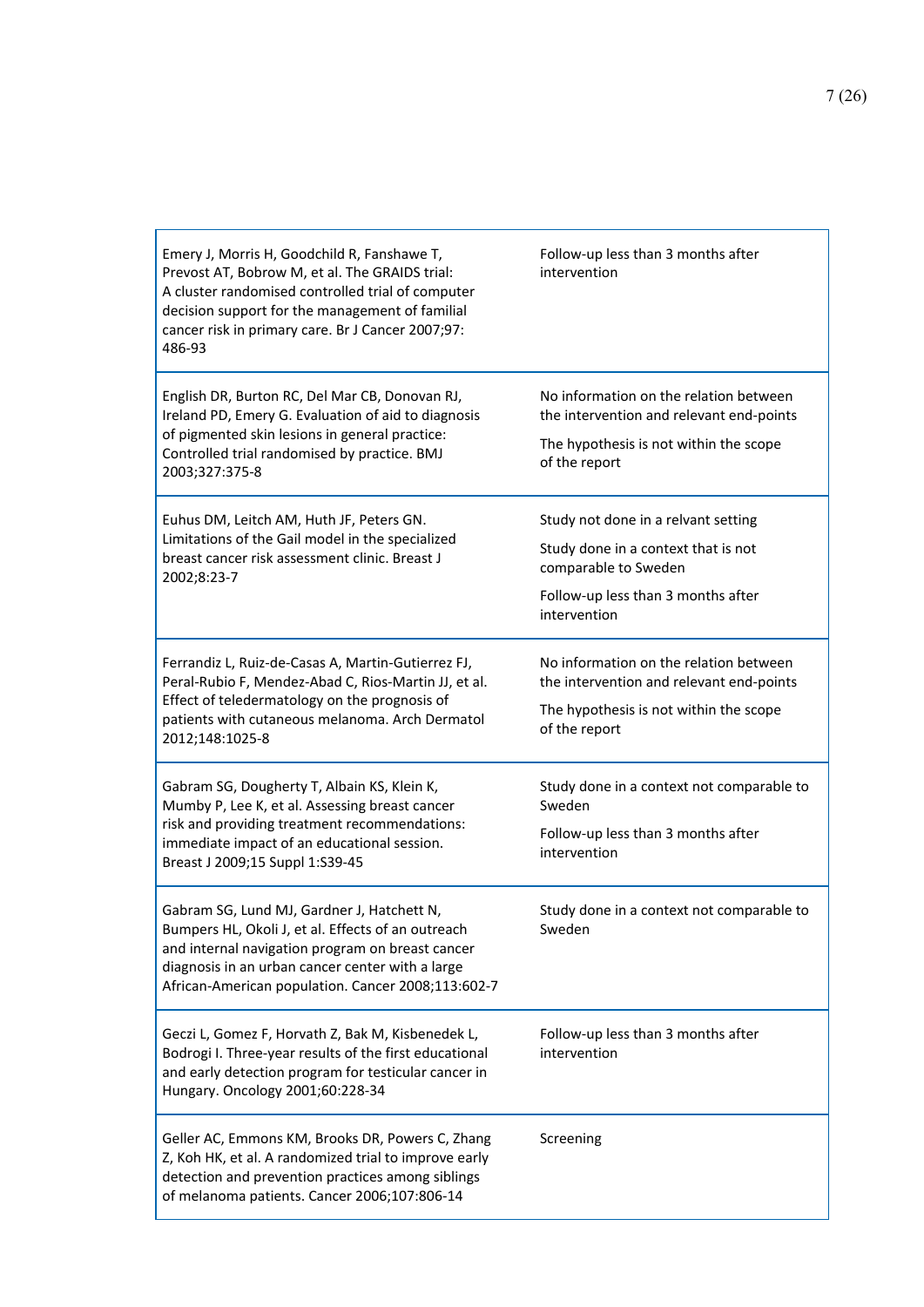| Geller AC, Swetter SM, Oliveria S, Dusza S, Halpern<br>AC. Reducing mortality in individuals at high risk for<br>advanced melanoma through education and<br>screening. J Am Acad Dermatol 2011;65:S87-94                             | No information on the relation between<br>the intervention and relevant end-points<br>The hypothesis is not within the scope<br>of the report |
|--------------------------------------------------------------------------------------------------------------------------------------------------------------------------------------------------------------------------------------|-----------------------------------------------------------------------------------------------------------------------------------------------|
| Gerbert B, Bronstone A, Maurer T, Berger T,<br>McPhee SJ, Caspers N. The effectiveness of an<br>Internet-based tutorial in improving primary care<br>physicians' skin cancer triage skills. J Cancer Educ<br>2002;17:7-11            | Follow-up less than 3 months after<br>intervention                                                                                            |
| Ghosh K, Crawford BJ, Pruthi S, Williams CI, Neal L,<br>Sandhu NP, et al. Frequency format diagram and                                                                                                                               | The hypothesis is not within the scope<br>of the report                                                                                       |
| probability chart for breast cancer risk communica-<br>tion: a prospective, randomized trial. BMC Womens<br>Health 2008;8:18                                                                                                         | Follow-up less than 3 months after<br>intervention                                                                                            |
| Girardi S, Gaudy C, Gouvernet J, Teston J,                                                                                                                                                                                           | Selected population                                                                                                                           |
| Richard MA, Grob JJ. Superiority of a cognitive<br>education with photographs over ABCD criteria in                                                                                                                                  | Follow-up less than 3 months after<br>intervention                                                                                            |
| the education of the general population to the early<br>detection of melanoma: a randomized study. Int J<br>Cancer 2006;118:2276-80                                                                                                  | Mixtrure of interventions                                                                                                                     |
| Glazebrook C, Garrud P, Avery A, Coupland C,<br>Williams H. Impact of a multimedia intervention<br>"Skinsafe" on patients' knowledge and protective<br>behaviors. Prev Med 2006;42:449-54                                            | No information on the relation between<br>the intervention and relevant end-points                                                            |
|                                                                                                                                                                                                                                      | The hypothesis is not within the scope<br>of the report                                                                                       |
| Goff BA, Mandel LS, Drescher CW, Urban N, Gough S,<br>Schurman KM, et al. Development of an ovarian<br>cancer symptom index: possibilities for earlier<br>detection. Cancer 2007;109:221-7                                           | Screening                                                                                                                                     |
|                                                                                                                                                                                                                                      | No information on the relation between<br>the intervention and relevant end-points                                                            |
|                                                                                                                                                                                                                                      | The hypothesis is not within the scope<br>of the report                                                                                       |
| Gorey KM, Luginaah IN, Holowaty EJ, Fung KY,<br>Hamm C. Associations of physician supplies with<br>breast cancer stage at diagnosis and survival in<br>Ontario, 1988 to 2006. Cancer 2009;115:3563-70                                | No active intervention                                                                                                                        |
| Goulart JM, Quigley EA, Dusza S, Jewell ST,<br>Alexander G, Asgari MM, et al. Skin cancer education<br>for primary care physicians: a systematic review of<br>published evaluated interventions. J Gen Intern Med<br>2011;26:1027-35 | Follow-up less than 3 months after<br>intervention                                                                                            |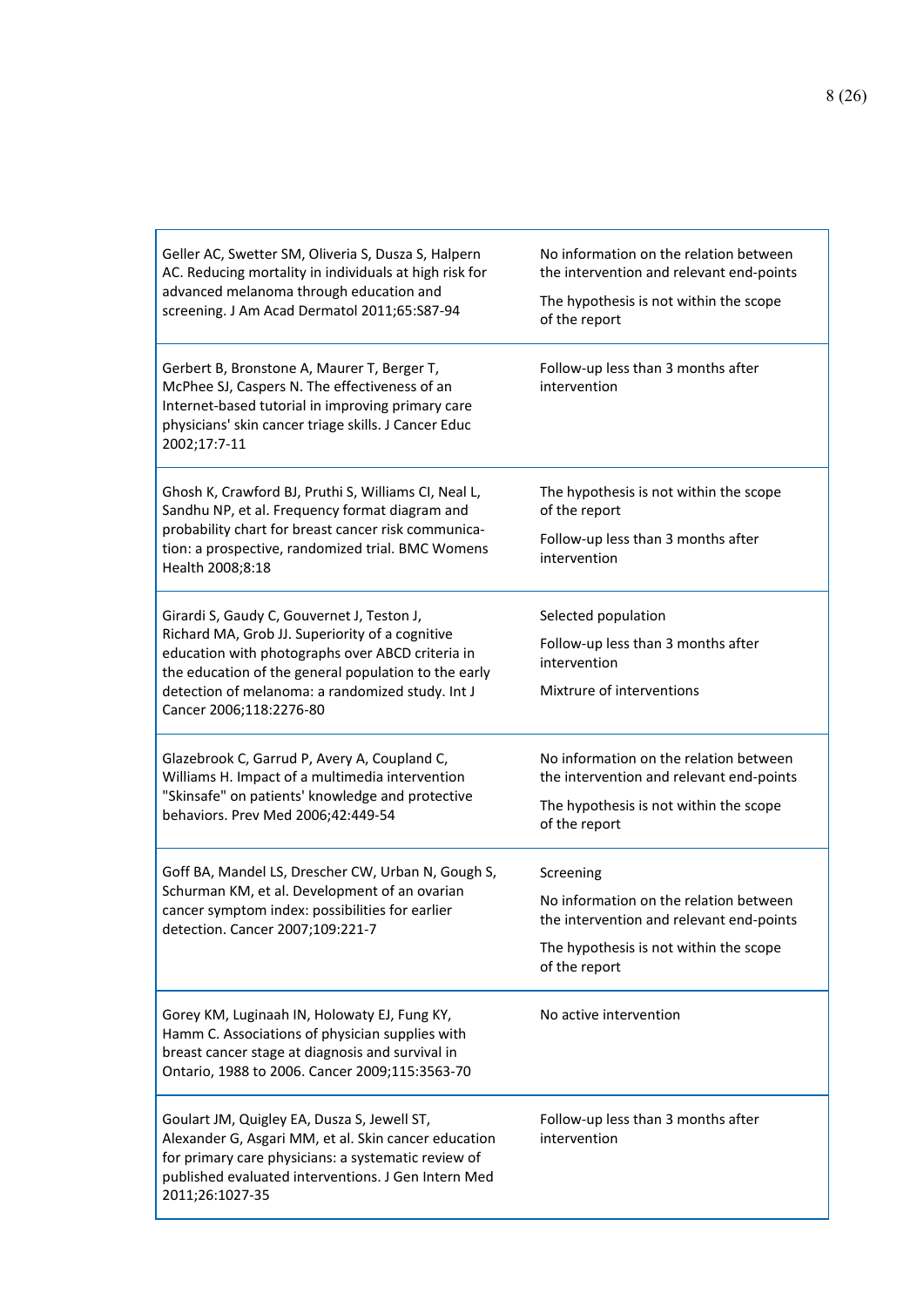| Goyal S, Roscoe J, Ryder WD, Gattamaneni HR,<br>Eden TO. Symptom interval in young people with<br>bone cancer. Eur J Cancer 2004;40:2280-6                                                           | No information on the relation between<br>the intervention and relevant end-points |
|------------------------------------------------------------------------------------------------------------------------------------------------------------------------------------------------------|------------------------------------------------------------------------------------|
| Grover R, Ross DA, McKelvie M, Morgan BD.<br>Improving the early detection of malignant<br>melanoma. Ann R Coll Surg Engl 1996;78:176-9                                                              | No information on the relation between<br>the intervention and relevant end-points |
| Haikel S DN, Lekakis G, Black M. The Effect of<br>Increasing Two-Week Wait Referrals for Head and                                                                                                    | No information on the relation between<br>the intervention and relevant end-points |
| Neck Cancer in East Kent. Ann R Coll Surg Engl<br>2011;93:217-20                                                                                                                                     | The hypothesis is not within the scope<br>of the report                            |
| Hamilton W, Green T, Martins T, Elliott K, Rubin G,<br>Macleod U. Evaluation of risk assessment tools for                                                                                            | No information on the relation between<br>the intervention and relevant end-points |
| suspected cancer in general practice: a cohort study.<br>Br J Gen Pract 2013;63:30-6                                                                                                                 | The hypothesis is not within the scope<br>of the report                            |
|                                                                                                                                                                                                      | Follow-up less than 3 months after<br>intervention                                 |
| Hanna SJ, Muneer A, Khalil KH. The 2-week wait for<br>suspected cancer: time for a rethink? Int J Clin Pract<br>2005;59:1334-9                                                                       | No information on the relation between<br>the intervention and relevant end-points |
| Hanrahan PF, Hersey P, Watson AB, Callaghan TM.<br>The effect of an educational brochure on knowledge<br>and early detection of melanoma. Austr J Publ Health<br>1995;19:270-4                       | Follow-up less than 3 months after<br>intervention                                 |
| Hansen RP, Vedsted P, Sokolowski I, Sondergaard J,<br>Olesen F. General practitioner characteristics and<br>delay in cancer diagnosis. a population-based cohort<br>study. BMC Fam Pract 2011;12:100 | No intervention                                                                    |
| Hodder RJ, Ballal M, Selvachandran SN, Cade D.<br>Pitfalls in the construction of cancer guidelines<br>demonstrated by the analysis of colorectal referrals.<br>Ann R Coll Surg Engl 2005;87:419-26  | No information on the relation between<br>the intervention and relevant end-points |
| Hoffmann K, Dirschka T, Schatz H, Segerling M,<br>Tiemann T, Hoffmann A, et al. A local education<br>campaign on early diagnosis of malignant melanoma.<br>Eur J Epidemiol 1993;9:591-8              | Assessing conditions after intervention only                                       |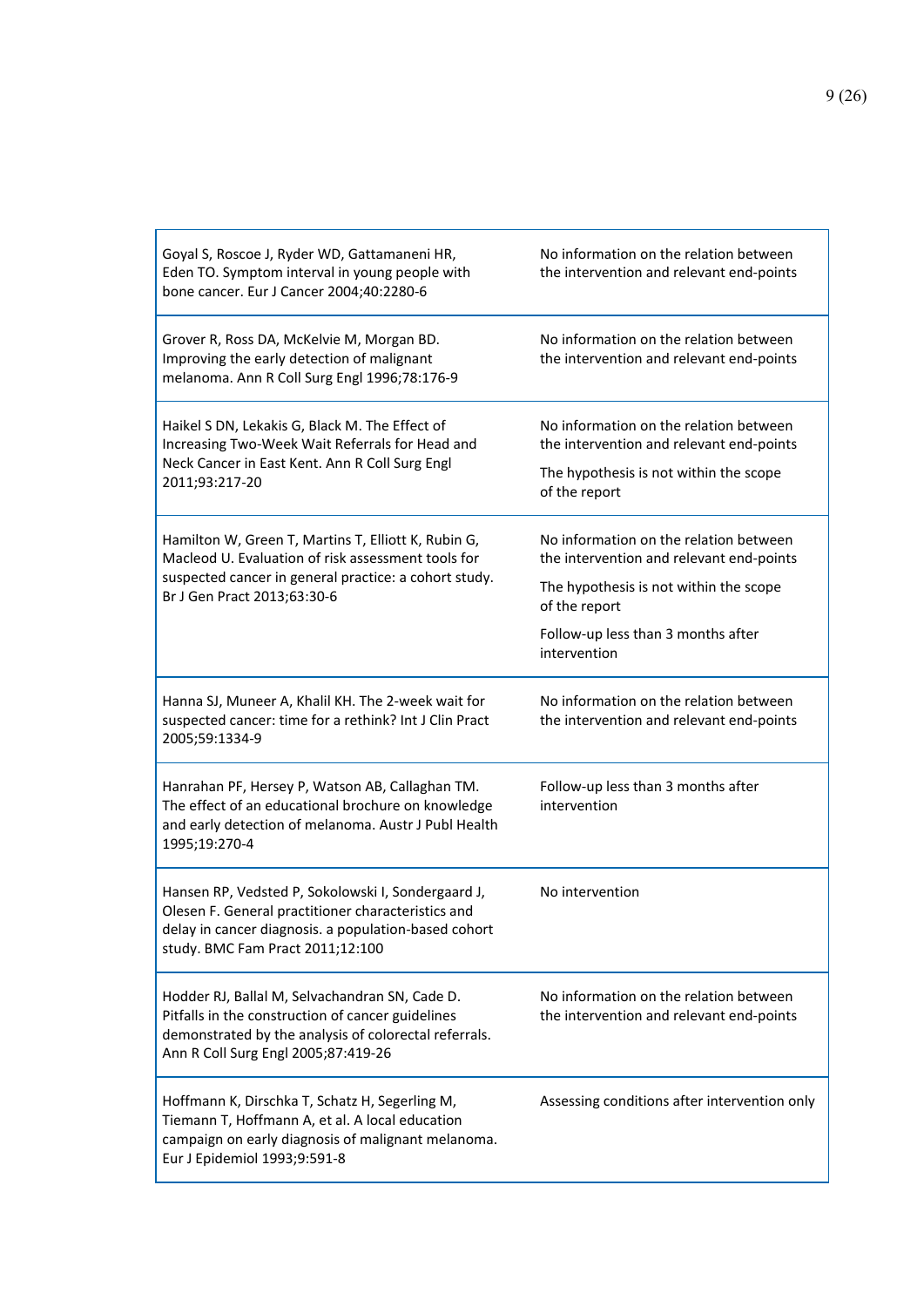| Holmes JD, Dierks EJ, Homer LD, Potter BE. Is<br>detection of oral and oropharyngeal squamous<br>cancer by a dental health care provider associated<br>with a lower stage at diagnosis? J Oral Maxillofac<br>Surg 2003;61:285-91                                | No intervention                                                                                                                               |
|-----------------------------------------------------------------------------------------------------------------------------------------------------------------------------------------------------------------------------------------------------------------|-----------------------------------------------------------------------------------------------------------------------------------------------|
| Imkampe A, Bendall S, Chianakwalam C. Two-week<br>rule: Has prioritisation of breast referrals by general<br>practitioners improved? Breast 2006;15:654-8                                                                                                       | No information on the relation between<br>the intervention and relevant end-points                                                            |
| Jacobsen GD, Jacobsen KH. Health awareness<br>campaigns and diagnosis rates: evidence from<br>National Breast Cancer Awareness Month. J Health<br>Econ 2011;30:55-61                                                                                            | Screening<br>Follow-up less than 3 months after<br>intervention                                                                               |
| Janda M, Baade PD, Youl PH, Aitken JF, Whiteman<br>DC, Gordon L, et al. The skin awareness study:<br>promoting thorough skin self-examination for skin<br>cancer among men 50 years or older. Contemp Clin<br>Trials 2010;31:119-30                             | No information on the relation between<br>the intervention and relevant end-points<br>Follow-up less than 3 months after<br>intervention      |
| Janda M, Neale RE, Youl P, Whiteman DC, Gordon L,<br>Baade PD. Impact of a video-based intervention to<br>improve the prevalence of skin self-examination in<br>men 50 years or older: the randomized skin aware-<br>ness trial. Arch Dermatol 2011;147:799-806 | No information on the relation between<br>the interventon and relevant end-points                                                             |
| Jani A, Jenner L, Ma F, Dutton S, Stevens R, Sharma<br>RA. Referral proformas improve compliance to<br>national colorectal two-week wait targets: Does this<br>impact on cancer detection rates? Colorectal Dis<br>2012;14:1351-6.                              | No information on the relation between<br>the intervention and relevant end-points<br>The hypothesis is not within the scope<br>of the report |
| Jiwa M, Skinner P, Coker AO, Shaw L, Campbell MJ,<br>Thompson J. Implementing referral guidelines:<br>lessons from a negative outcome cluster randomised<br>factorial trial in general practice. BMC Fam Pract<br>2006;7:65                                     | No information on the relation between<br>the intervention and relevant end-points                                                            |
| Johnson L, Ousley A, Swarz J, Bingham RJ, Erickson<br>JB, Ellis S, et al. The art and science of cancer<br>education and evaluation: toward facilitating<br>improved patient outcomes. J Cancer Educ<br>2011;26:27-35                                           | Review of selected articles published in one<br>specific journal only                                                                         |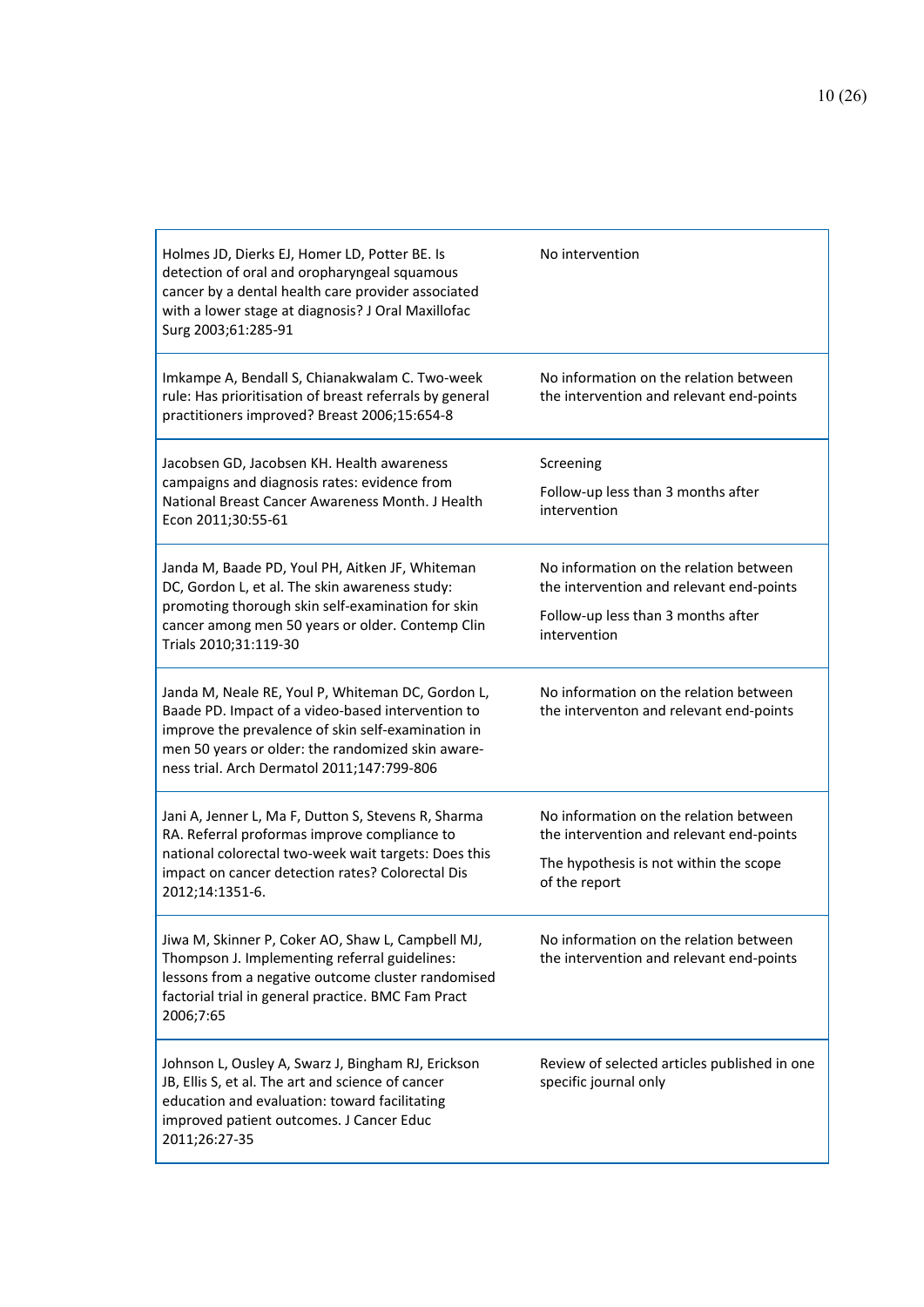| Katic M, Lang S, Budak A. Evaluation of the general<br>practice program of women education for breast<br>self-examination. Acta Med Croatica 1996;50:185-91                                                                                                                    | Study done in a context that is not<br>comparable to Sweden                        |
|--------------------------------------------------------------------------------------------------------------------------------------------------------------------------------------------------------------------------------------------------------------------------------|------------------------------------------------------------------------------------|
| Kelley MA. Culturally appropriate breast health<br>educational intervention program for African-<br>American women. J Natl Black Nurses Assoc<br>2004;15:36-47                                                                                                                 | Study done in a context that is not<br>comparable to Sweden                        |
| Kennedy AM, Aziz A, Khalid S, Hurman D. Do GP<br>referral guidelines really work? Audit of an electronic<br>urgent referral system for suspected head and neck<br>cancer. Eur Arch Otorhinolaryngol 2012;269:1509-12                                                           | No information on the relation between<br>the intervention and relevant end-points |
| Khan NF. Implementation of a diagnostic tool<br>for symptomatic colorectal cancer in primary care:<br>a feasibility study. Prim Health Care Res Dev<br>2009;10:54-64                                                                                                           | No information on the relation between<br>the intervention and relevant end-points |
|                                                                                                                                                                                                                                                                                | Follow-up less than 3 months after<br>intervention                                 |
| Kiekbusch S, Hannich HJ, Isacsson A, Johannisson A,<br>Lindholm LH, Sager E, et al. Impact of a cancer edu-<br>cation multimedia device on public knowledge, atti-<br>tudes, and behaviors: a controlled intervention study<br>in Southern Sweden. J Cancer Educ 2000;15:232-6 | No information on the relation between<br>the intervention and relevant end-points |
| Kirklin D, Duncan J, McBride S, Hunt S, Griffin M.<br>A cluster design controlled trial of arts-based<br>observational skills training in primary care. Med<br>Educ 2007;41:395-401                                                                                            | No information on the relation between<br>the intervention and relevant end-points |
| Koh HK, Geller AC. Public health interventions<br>for melanoma. Prevention, early detection,<br>and education. Hematol Oncol Clin North Am<br>1998;12:903-28                                                                                                                   | No information on the relation between<br>the intervention and relevant end-points |
|                                                                                                                                                                                                                                                                                | The hypothesis is not within the scope<br>of the report                            |
|                                                                                                                                                                                                                                                                                | Screening only                                                                     |
| Laursen EL, Rasmussen BK. Work-up times in<br>an integrated brain cancer pathway. Dan Med J<br>2012;59:A4438                                                                                                                                                                   | No information on the relation between<br>the intervention and relevant end-points |
|                                                                                                                                                                                                                                                                                | The hypothesis is not within the scope<br>of the report                            |
| Leander C, Fu LC, Pena A, Howard SC, Rodriguez-<br>Galindo C, Wilimas JA, et al. Impact of an education<br>program on late diagnosis of retinoblastoma in<br>Honduras. Pediatr Blood Cancer 2007;49:817-9                                                                      | Study done in a context that is not<br>comparable to Sweden                        |
|                                                                                                                                                                                                                                                                                | Follow-up less than 3 months after<br>intervention                                 |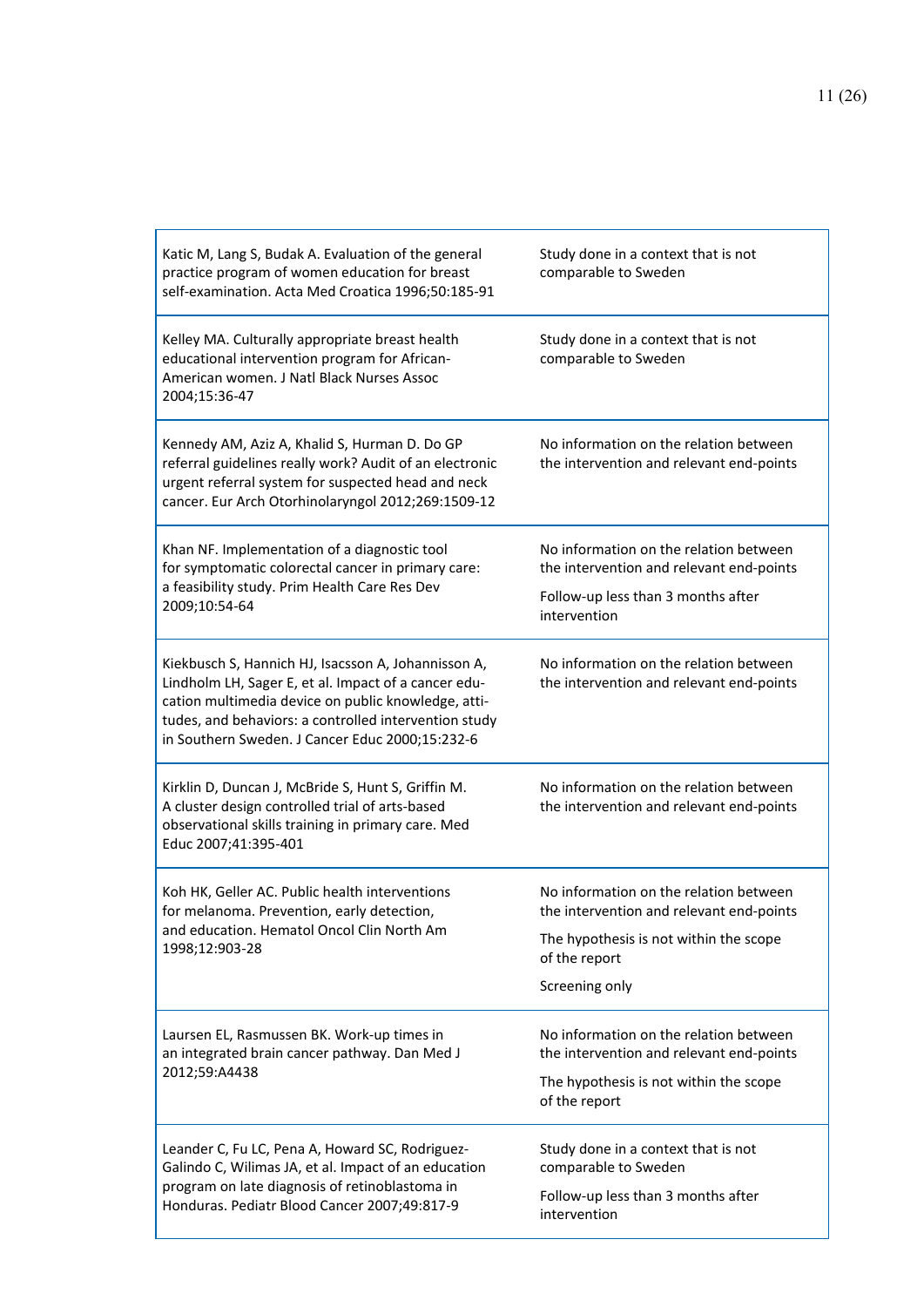| Linsell L, Forbes LJ, Kapari M, Burgess C, Omar L,<br>Tucker L, et al. A randomised controlled trial of an<br>intervention to promote early presentation of breast<br>cancer in older women: effect on breast cancer<br>awareness. Br J Cancer 2009;101 Suppl 2:S40-8 | Included in Forbes et al 2011 (ref nr 63)                                                                                                     |
|-----------------------------------------------------------------------------------------------------------------------------------------------------------------------------------------------------------------------------------------------------------------------|-----------------------------------------------------------------------------------------------------------------------------------------------|
| Liu CY, Xia HO, Isaman DM, Deng W, Oakley D.<br>Nursing clinical trial of breast self-examination<br>education in China. Int Nurs Rev 2010;57:128-34                                                                                                                  | Study done in a context that is not<br>comparable to Sweden                                                                                   |
| Logan EC, Yates JM, Stewart RM, Fielding K, Kendrick<br>D. Investigation and management of iron deficiency<br>anaemia in general practice: a cluster randomised<br>controlled trial of a simple management prompt.<br>Postgrad Med J 2002;78:533-7                    | No information on the relation between<br>the intervention and relevant end-points                                                            |
| Lowe JB BK, Del Mar C, Hegarty K, Sheldrake M,<br>Clare G. An innovative method of increasing early<br>detection for skin cancer in Australia. Am J Health<br>Behav. 1999;23 (4):243-9                                                                                | Follow-up less than 3 months after<br>intervention                                                                                            |
| Lowe JB, Balanda KP, Del Mar CB, Purdie D,<br>Hilsdon AM. General practitioner and patient<br>response during a public education program to<br>encourage skin examinations. Med J Aust<br>1994;161:195-8                                                              | Follow-up less than 3 months after<br>intervention                                                                                            |
| MacCarthy D, Nunn J, Healy CM, Stassen LF,<br>Gorman T, Martin B, et al. Outcomes from the first<br>mouth cancer awareness and clinical check-up day<br>in the Dublin Dental University Hospital. J Ir Dent<br>Assoc 2012;58:101-8                                    | No information on the relation between<br>the intervention and relevant end-points                                                            |
| Mahendran R, Goodfield MJ, Sheehan-Dare RA.<br>An evaluation of the role of a store-and-forward<br>teledermatology system in skin cancer diagnosis and<br>management. Clin Exp Dermatol 2005;30:209-14                                                                | No information on the relation between<br>the intervention and relevant end-points<br>The hypothesis is not within the scope<br>of the report |
| Mansell G, Shapley M, Jordan JL, Jordan K. Interven-<br>tions to reduce primary care delay in cancer referral:<br>a systematic review. Br J Gen Pract 2011;61:e821-35                                                                                                 | No information on the relation between<br>the intervention and relevant end-points<br>Follow-up less than 3 months after<br>intervention      |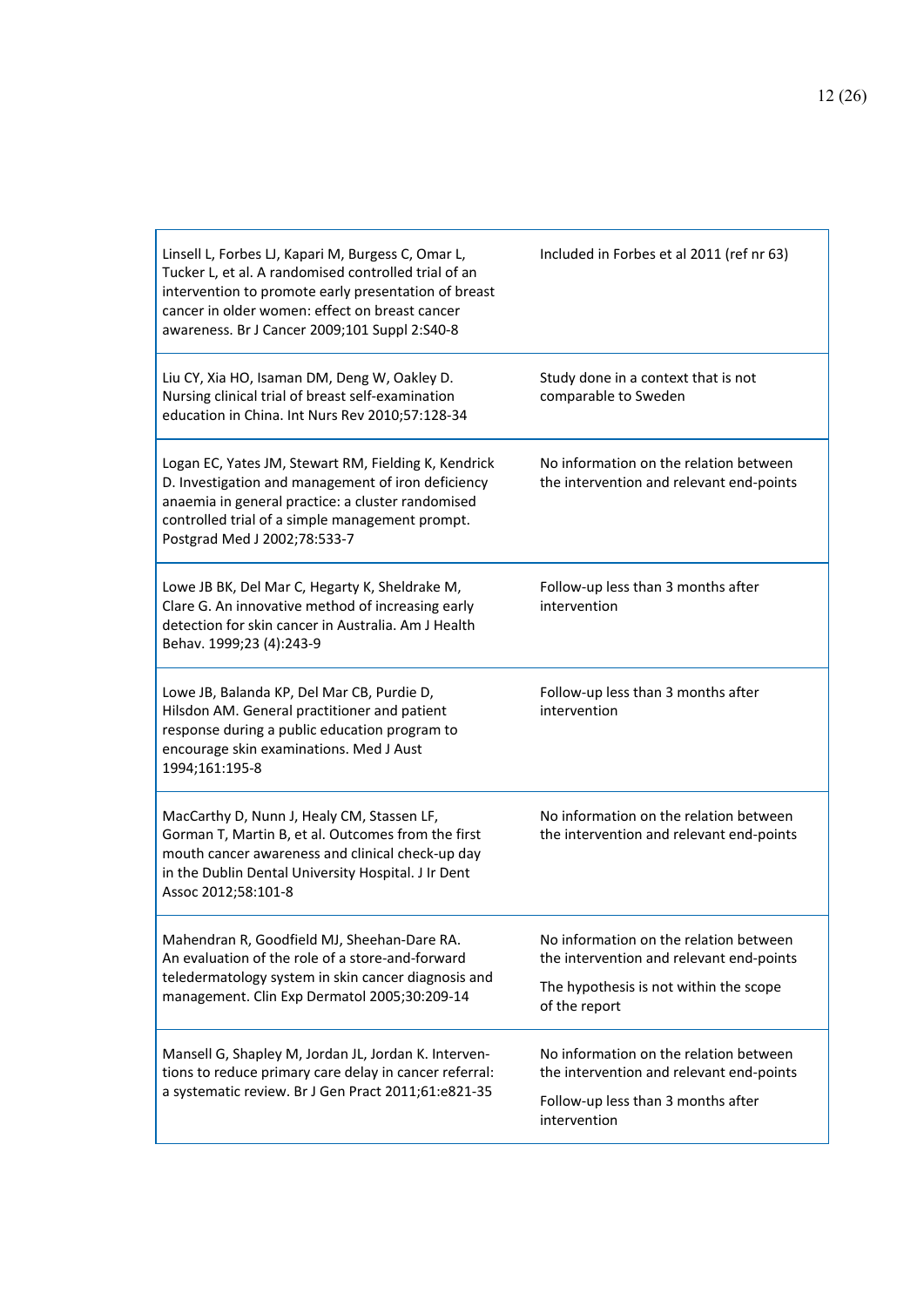| McCain S, Newell J, Badger S, Kennedy R, Kirk S.<br>Referral patterns, clinical examination and the two-<br>week-rule for breast cancer: A cohort study. Ulster<br>Med J 2011;80:68-71                                                                                          | No information on the relation between<br>the intervention and relevant end-points<br>The hypothesis is not within the scope<br>of the report              |
|---------------------------------------------------------------------------------------------------------------------------------------------------------------------------------------------------------------------------------------------------------------------------------|------------------------------------------------------------------------------------------------------------------------------------------------------------|
| McCullagh J, Lewis G, Warlow C. Promoting<br>awareness and practice of testicular self-<br>examination. Nurs Stand 2005;19:41-9                                                                                                                                                 | No information on the relation between<br>the intervention and relevant end-points<br>The hypothesis is not within the scope<br>of the report<br>Screening |
| Melia J, Cooper EJ, Frost T, Graham-Brown R,<br>Hunter J, Marsden A, et al. Cancer Research<br>Campaign health education programme to promote<br>the early detection of cutaneous malignant mela-<br>noma. I. Work-load and referral patterns. Br J<br>Dermatol 1995;132:405-13 | No information on the relation between<br>the intervention and relevant end-points                                                                         |
| Mikkilineni R, Weinstock MA, Goldstein MG,<br>Dube CE, Rossi JS. The impact of the basic skin<br>cancer triage curriculum on providers' skills,<br>confidence, and knowledge in skin cancer control.<br>Prev Med 2002;34:144-52                                                 | Follow-up less than 3 months after<br>intervention                                                                                                         |
| Moreno-Ramirez D, Ferrandiz L, Nieto-Garcia A,<br>Carrasco R, Moreno-Alvarez P, Galdeano R, et al.<br>Store-and-forward teledermatology in skin cancer<br>triage: experience and evaluation of 2009 tele-<br>consultations. Arch Dermatol 2007;143:479-84                       | No information on the relation between<br>the intervention and relevant end-points<br>The hypothesis is not within the scope<br>of the report              |
| Morgan PD, Fogel J, Tyler ID, Jones JR. Culturally<br>targeted educational intervention to increase<br>colorectal health awareness among African<br>Americans. J Health Care Poor Underserved<br>2010;21:132-47                                                                 | Screening<br>Follow-up less than 3 months after<br>intervention                                                                                            |
| Morrison A, O'Loughlin S, Powell FC. Suspected skin<br>malignancy: a comparison of diagnoses of family<br>practitioners and dermatologists in 493 patients.<br>Int J Dermatol 2001;40:104-7                                                                                     | No information on the relation between<br>the intervention and relevant end-points<br>The hypothesis is not within the scope<br>of the report              |
| Nekhlyudov L, Nicola M, Jung I, Buechler E. Clinicians'<br>knowledge and attitudes about breast symptom<br>management: is there a use for clinical guidelines?<br>J Womens Health (Larchmt) 2008;17:57-65                                                                       | No information on the relation between<br>the intervention and relevant end-points                                                                         |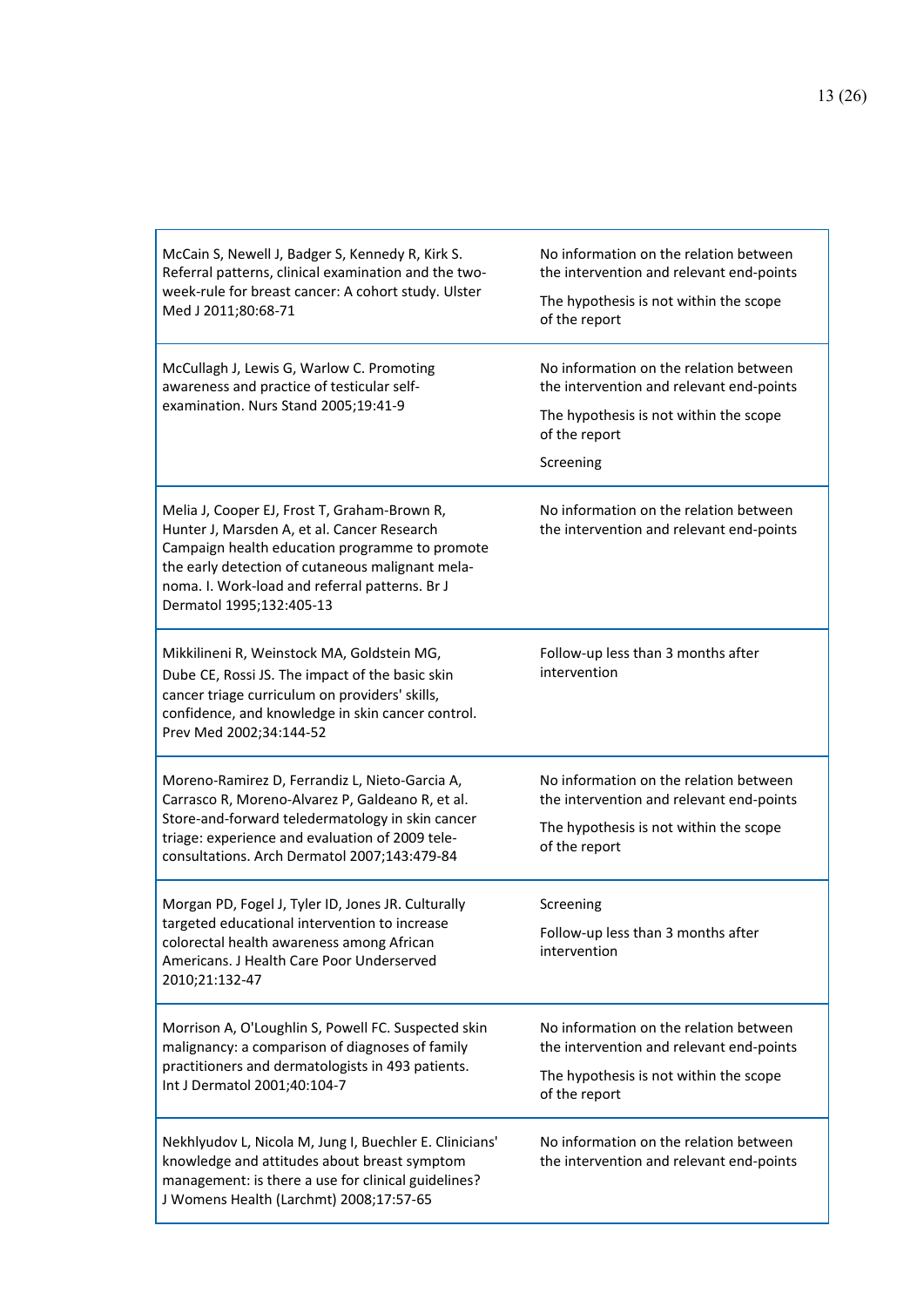| Ouwens MM, Hermens RR, Hulscher MM, Merkx MA,<br>van den Hoogen FJ, Grol RP, et al. Impact of an<br>integrated care program for patients with head and<br>neck cancer on the quality of care. Head Neck<br>2009;31:902-10                                   | Only information relevant to the specialist<br>department                                                                                                                                                                                                                                                                                                                                                             |
|-------------------------------------------------------------------------------------------------------------------------------------------------------------------------------------------------------------------------------------------------------------|-----------------------------------------------------------------------------------------------------------------------------------------------------------------------------------------------------------------------------------------------------------------------------------------------------------------------------------------------------------------------------------------------------------------------|
| Panda JK. One-stop clinic for postmenopausal<br>bleeding. J Reprod Med 2002;47:761-6                                                                                                                                                                        | No relevant intervention                                                                                                                                                                                                                                                                                                                                                                                              |
| Park Y, Freedman AN, Gail MH, Pee D, Hollenbeck A,<br>Schatzkin A, et al. Validation of a colorectal cancer<br>risk prediction model among white patients age 50<br>years and older. J Clin Oncol 2009;27:694-8                                             | No information on the relation between<br>the intervention and relevant end-points<br>The hypothesis is not within the scope<br>of the report<br>Follow-up less than 3 months after<br>intervention                                                                                                                                                                                                                   |
| Pastorino U, Bellomi M, Landoni C, De Fiori E,<br>Arnaldi P, Picchio M, et al. Early lung-cancer<br>detection with spiral CT and positron emission<br>tomography in heavy smokers: 2-year results.<br>Lancet 2003;362:593-7                                 | No information on the relation between<br>the intervention and relevant end-points<br>The hypothesis is not within the scope<br>of the report<br>Screening<br>Study done in a context that is not<br>comparable to Sweden<br>Follow-up less than 3 months after<br>intervention                                                                                                                                       |
| Pinkney TD, Raman S, Piramanayagam B, Corder AP.<br>The results of a structured diagnostic pathway<br>designed to minimise the chance of breast cancer<br>misdiagnosis. Eur JSurg Oncol 2007;33:551-5                                                       | No information on the relation between<br>the intervention and relevant end-points<br>Study done in a context that is not<br>comparable to Sweden                                                                                                                                                                                                                                                                     |
| Potter S, Govindarajulu S, Shere M, Braddon F,<br>Curran G, Greenwood R, et al. Referral patterns,<br>cancer diagnoses, and waiting times after intro-<br>duction of two week wait rule for breast cancer:<br>Prospective cohort study. BMJ 2007;335:288-90 | Should have been included for assessent<br>of quality but was excluded by mistake<br>Initally shorter wait time for women<br>referred for suspected breast cancer under<br>2WW rule. Wait times gradullay increased<br>with work load. The majoritiy were still<br>diagosed in rouitine care<br>The stude would not have changed the<br>conclusions since it shows similar findings<br>as those included in table 4.9 |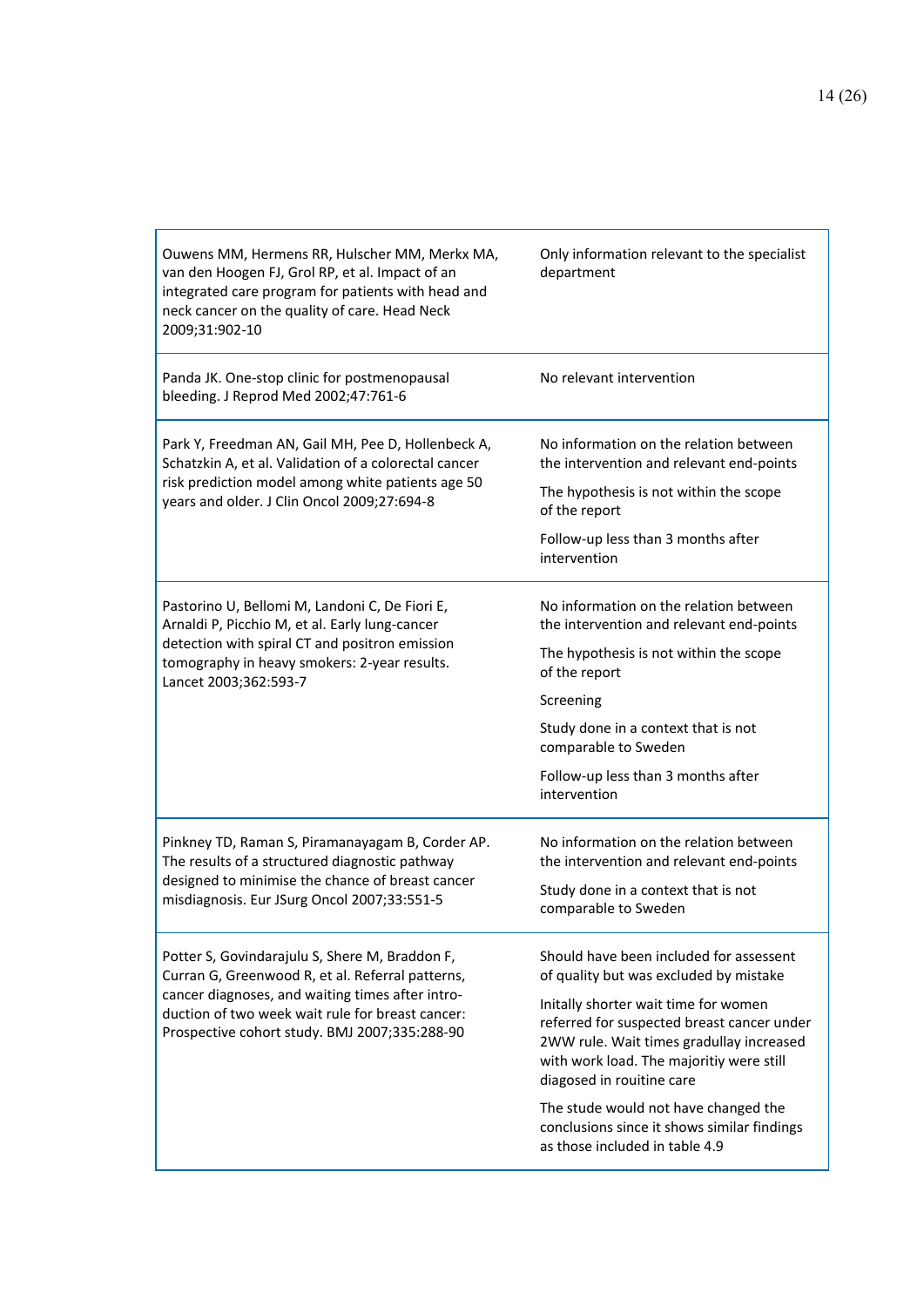| Raasch BA, Hays R, Buettner PG. An educational<br>intervention to improve diagnosis and management<br>of suspicious skin lesions. J Contin Educ Health Prof<br>2000;20:39-51                                                                                            | No information on the relation between<br>the intervention and relevant end-points<br>The hypothesis is not within the scope<br>of the report                                                           |
|-------------------------------------------------------------------------------------------------------------------------------------------------------------------------------------------------------------------------------------------------------------------------|---------------------------------------------------------------------------------------------------------------------------------------------------------------------------------------------------------|
| Rajasekaran AB, Silvey D, Leung B, Honeybourne D,<br>Cayton RM, Reynolds J, et al. Effect of a multi-<br>disciplinary lung investigation day on a rapid access<br>lung cancer service. Postgrad Med J 2006;82:414-6                                                     | No information on the relation between<br>the intervention and relevant end-points<br>Study done in a context that is not<br>comparable to Sweden<br>Follow-up less than 3 months after<br>intervention |
| Reen B, Coppa K, Smith DP. Skin cancer in general<br>practice-impact of an early detection campaign. Aust<br>Fam Physician 2007;36:574-6                                                                                                                                | No information on the relation between<br>the intervention and relevant end-points                                                                                                                      |
| Reid BC, Rozier RG. Continuity of care and early<br>diagnosis of head and neck cancer. Oral Oncol<br>2006;42:510-6                                                                                                                                                      | No relevant intervention                                                                                                                                                                                |
| Renzi C, Mastroeni S, Mannooranparampil TJ,<br>Passarelli F, Pasquini P. Timely diagnosis of<br>cutaneous squamous cell carcinoma: the GP's role.<br>Fam Pract 2011;28:277-9                                                                                            | No relevant intervention                                                                                                                                                                                |
| Reubsaet A, van Osch LA, de Vries H, de Coul MR,<br>Lechner L. Some signals cannot wait: effects of a<br>national campaign on early detection of cancer<br>among Dutch adults (>55 years). Cancer Epidemiol<br>2009;33:194-200                                          | Follow-up less than 3 months after<br>intervention                                                                                                                                                      |
| Salerni G, Teran T, Puig S, Malvehy J, Zalaudek I,<br>Argenziano G, et al. Meta-analysis of digital dermo-<br>scopy follow-up of melanocytic skin lesions: a study<br>on behalf of the International Dermoscopy Society.<br>J Eur Acad Dermatol Venereol 2013;27:805-14 | Study done in a context that is not<br>comparable to Sweden                                                                                                                                             |
| Scott SE, Khwaja M, Low EL, Weinman J, Grunfeld EA.<br>A randomised controlled trial of a pilot intervention<br>to encourage early presentation of oral cancer in<br>high risk groups. Patient Educ Couns 2012;88:241-8                                                 | Follow-up less than 3 months after<br>intervention                                                                                                                                                      |
| Shallwani K, Ramji R, Ali TS, Khuwaja AK. Self<br>examination for breast and testicular cancers: a<br>community-based intervention study. Asian Pac J<br>Cancer Prev 2010;11:383-6                                                                                      | Study done in a context that is not<br>comparable to Sweden                                                                                                                                             |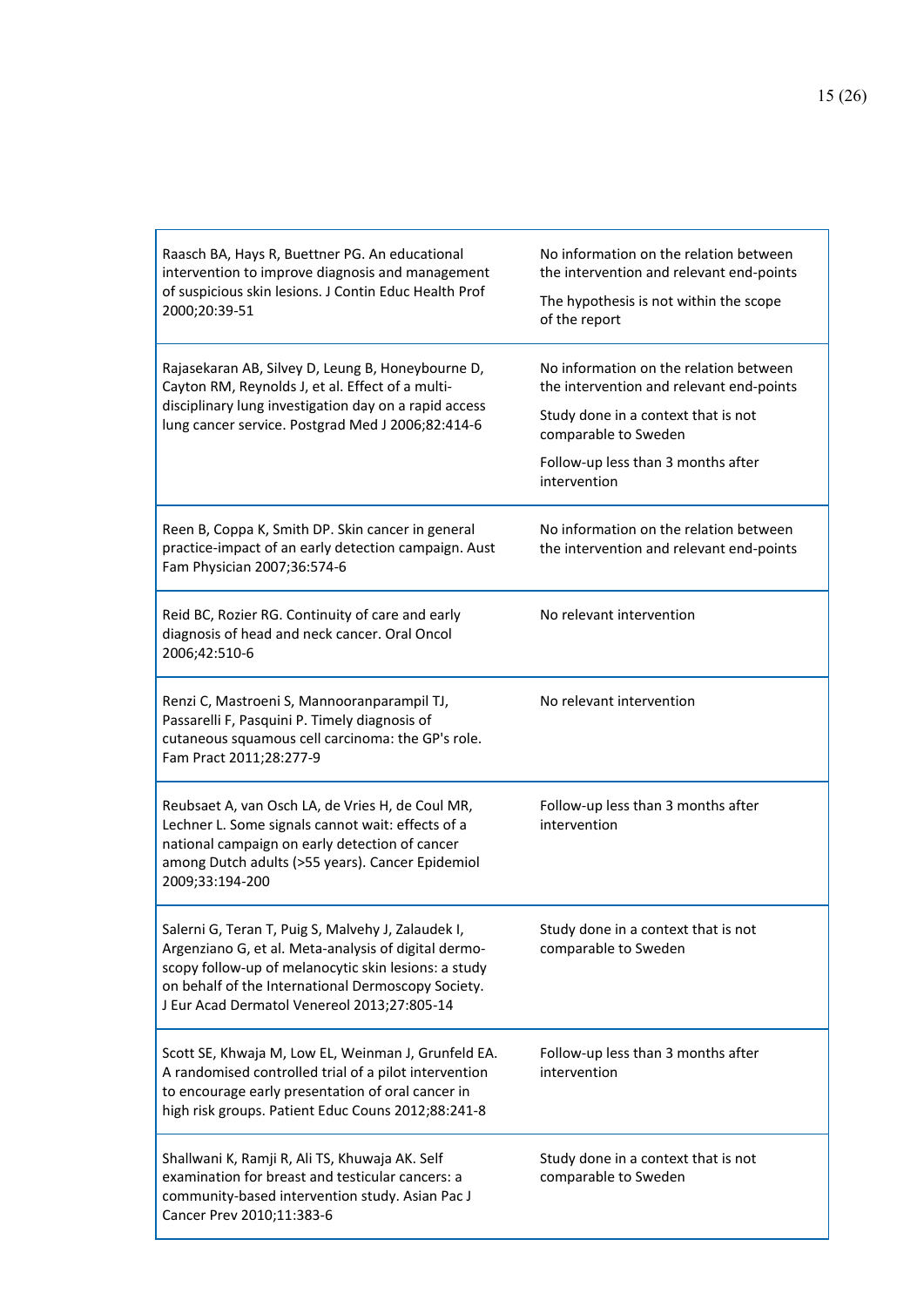| Shankar PJ, Achuthan R, Haray PN. Colorectal<br>subspecialization in a DGH. The way forward!<br>Colorectal Dis 2001;3:396-401                                                                                                               | No information on the relation between<br>the intervention and relevant end-points |
|---------------------------------------------------------------------------------------------------------------------------------------------------------------------------------------------------------------------------------------------|------------------------------------------------------------------------------------|
| Shariff Z, Roshan A, Williams AM, Platt AJ. 2-Week<br>wait referrals in suspected skin cancer: does an<br>instructional module for general practitioners<br>improve diagnostic accuracy? Surgeon 2010;8:247-51                              | Follow-up less than 3 months after<br>intervention                                 |
| Shoaib A, Hamade A, Zia A, Basnyat PS, Taffinder N.<br>Why wait for a colonoscopy? An easy cure.<br>Colorectal Dis 2006;8:480-3                                                                                                             | No relevant intervention                                                           |
| Singh H, Kadiyala H, Bhagwath G, Shethia A, El-Serag<br>H, Walder A, et al. Using a multifaceted approach to<br>improve the follow-up of positive fecal occult blood<br>test results. Am J Gastroenterol 2009;104:942-52                    | No relevant intervention                                                           |
| Singh S, Stevenson JH, McGurty D. An evaluation of<br>Polaroid photographic imaging for cutaneous-lesion                                                                                                                                    | No information on the relation between<br>the intervention and relevant end-points |
| referrals to an outpatient clinic: a pilot study. Br J<br>Plast Surg 2001;54:140-3                                                                                                                                                          | The hypothesis is not within the scope<br>of the report                            |
| Sturgeon CM, Duffy MJ, Walker G. The National<br>Institute for Health and Clinical Excellence (NICE)<br>guidelines for early detection of ovarian cancer:<br>the pivotal role of the clinical laboratory. Ann Clin<br>Biochem 2011;48:295-9 | No information on the relation between<br>the intervention and relevant end-points |
| Tan E, Yung A, Jameson M, Oakley A, Rademaker M.<br>Successful triage of patients referred to a skin lesion<br>clinic using teledermoscopy (IMAGE IT trial). Br J<br>Dermatol 2010;162:803-11                                               | Study done in a context that is not<br>comparable to Sweden                        |
| Toustrup K, Lambertsen K, Ulhoi BP, Sorensen L,<br>Sorensen HB, Grau C. [Accelerated diagnosis and<br>treatment initiation for head and neck cancer<br>patients]. Ugeskr Laeger 2010;172:279-84                                             | Version in Danish of Torstrup et al, 2011 (ref<br>no. 83)                          |
| Tran H, Chen K, Lim AC, Jabbour J, Shumack S.<br>Assessing diagnostic skill in dermatology: A com-<br>parison between general practitioners and derma-<br>tologists. Australas J of Dermatol 2005;46:230-4                                  | No information on the relation between<br>the intervention and relevant end-points |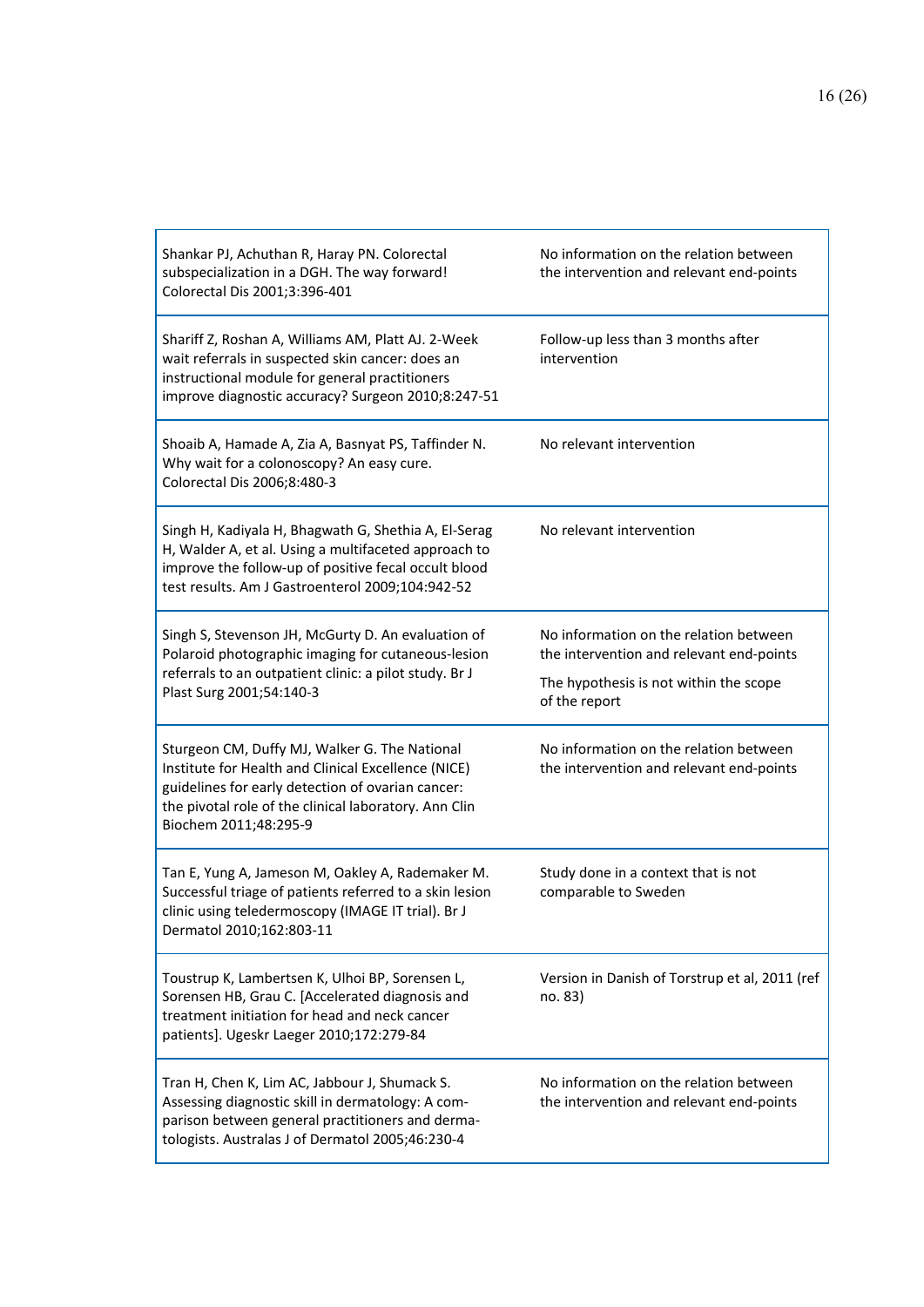| Tu SP, Reisch LM, Taplin SH, Kreuter W, Elmore JG.<br>Breast self-examination: self-reported frequency,<br>quality, and associated outcomes. J Cancer Educ<br>2006;21:175-81                                                                             | The intervention is not within the scope of<br>the report<br>Breast self-examination combined with<br>mammography screeing                                                                                                                                                                                      |
|----------------------------------------------------------------------------------------------------------------------------------------------------------------------------------------------------------------------------------------------------------|-----------------------------------------------------------------------------------------------------------------------------------------------------------------------------------------------------------------------------------------------------------------------------------------------------------------|
| Van Durme DJ, Ullman R, Campbell RJ, Roetzheim R.<br>Effects of physician supply on melanoma incidence<br>and mortality in Florida. South Med J 2003;96:656-60                                                                                           | No information on the relation between<br>the intervention and relevant end-points<br>The hypothesis is not within the scope<br>of the report                                                                                                                                                                   |
| Watson T, Walter FM, Wood A, Morris H, Hall P,<br>Karner S, et al. Learning a novel technique to identify<br>possible melanomas: are Australian general<br>practitioners better than their U.K. colleagues? Asia<br>Pac Fam Med 2009;8:3                 | No information on the relation between<br>the intervention and relevant end-points<br>The hypothesis is not within the scope<br>of the report<br>Screening only for cancer is investigated<br>Study done in a context that is not<br>comparable to Sweden<br>Follow-up less than 3 months after<br>intervention |
| Voutilainen M, Kunnamo I. A survey of open-access<br>endoscopy in primary health care centres: outcome<br>of gastric carcinoma patients diagnosed by general<br>practitioners compared with hospital-referred<br>endoscopy. Dig Liver Dis 2005;37:119-23 | No relevant intervention<br>Ecologic study with no active intervention                                                                                                                                                                                                                                          |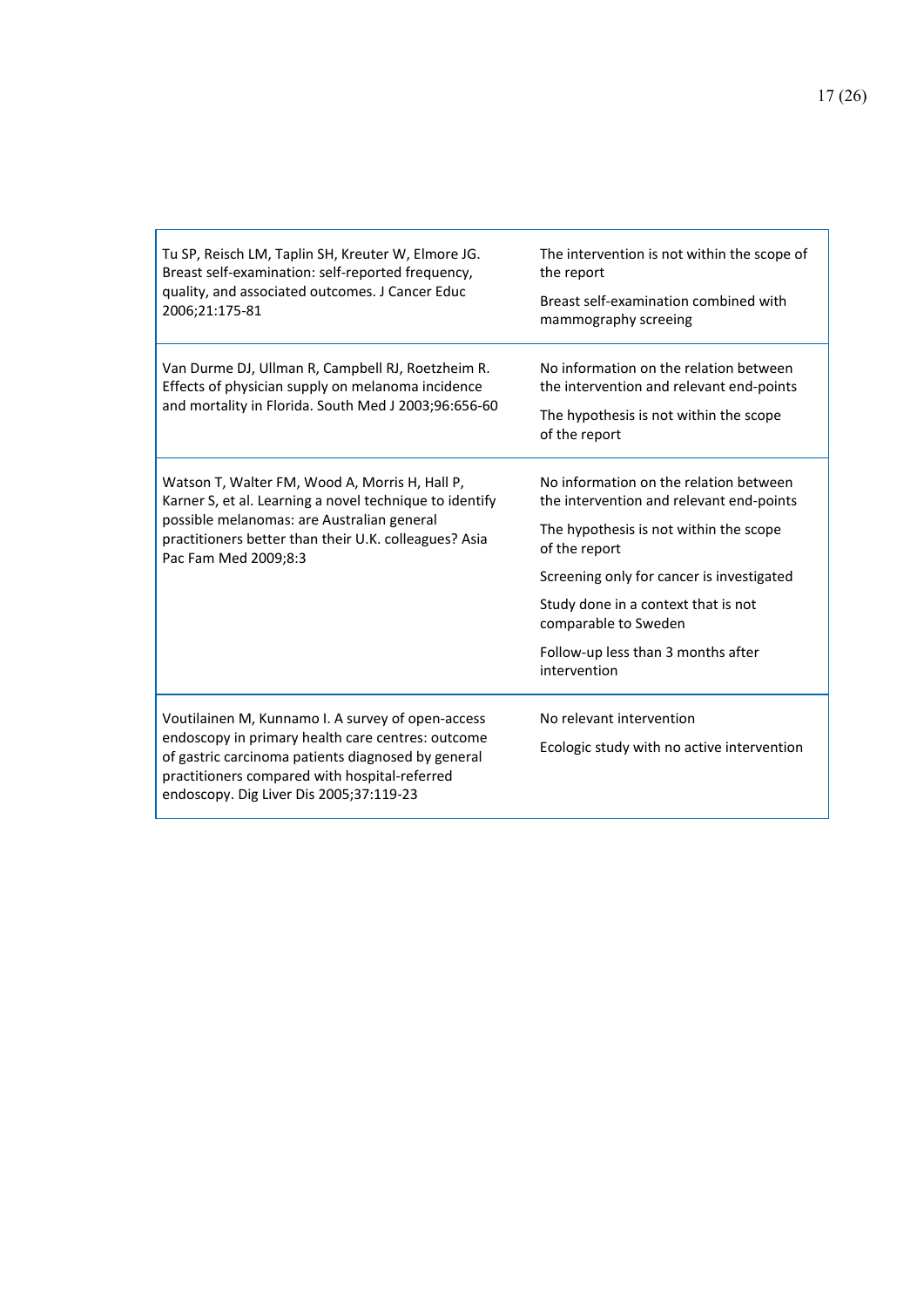## **Hälsoekonomi/ Health economics**

| Referens/<br><b>Reference</b>                                                                                                                                                                                                                                            | Exklusionsorsak(er)/<br><b>Reason(s) for exclusion</b>                                            |
|--------------------------------------------------------------------------------------------------------------------------------------------------------------------------------------------------------------------------------------------------------------------------|---------------------------------------------------------------------------------------------------|
| Alhayaf N, Lalor E, Bain V, McKaigney J, Sandha GS.<br>The clinical impact and cost implication of endoscopic<br>ultrasound on use of endoscopic retrograde chol-<br>angiopancreatography in a Canadian university<br>hospital. Can J Gastroenterol 2008;22:138-42       | The hypothesis is not within the scope<br>of the report<br>Not cancer                             |
| Arnold DJ, Funk GF, Karnell LH, Chen AH, Hoffman HT,<br>Ricks JM, et al. Laryngeal cancer cost analysis:<br>association of case-mix and treatment characteristics<br>with medical charges. Laryngoscope 2000;110:1-7                                                     | The hypothesis is not within the scope<br>of the report<br>Mixed intervention including treatment |
| Baniel J, Roth BJ, Foster RS, Donohue JP. Cost and risk<br>benefit in the management of clinical stage II non-<br>seminomatous testicular tumors. Cancer 1995;75:<br>2897-903                                                                                            | The hypothesis is not within the scope<br>of the report<br>Treatment                              |
| Baniel J, Roth BJ, Foster RS, Donohue JP. Cost- and<br>risk-benefit considerations in the management of<br>clinical stage I nonseminomatous testicular tumors.<br>Ann Surg Oncol 1996;3:86-93                                                                            | The hypothesis is not within the scope<br>of the report<br>Treatment                              |
| Baum M. Benign breast disease: the cost of the<br>service and the cost to the patient. World J Surg<br>1989;13:669-73                                                                                                                                                    | The hypothesis is not within the scope<br>of the report<br>Cost for treatment                     |
| Bennett CL, Armitage JL, Buchner D, Gulati S.<br>Economic analysis in phase III clinical cancer trials.<br>Cancer Invest 1994;12:336-42                                                                                                                                  | Methods paper                                                                                     |
| Bishai DM, Ferris DG, Litaker MS. What is the least<br>costly strategy to evaluate cervical abnormalities in<br>rural women? Comparing telemedicine, local<br>practitioners, and expert physicians. Med Decis<br>Making 2003;23:463-70                                   | The hypothesis is not within the scope<br>of the report<br>Comparison of models                   |
| Blank PR, Schwenkglenks M, Moch H, Szucs TD.<br>Human epidermal growth factor receptor 2<br>expression in early breast cancer patients: a Swiss<br>cost-effectiveness analysis of different predictive<br>assay strategies. Breast Cancer Res Treat 2010;<br>124:497-507 | The hypothesis is not within the scope<br>of the report<br>Treatment<br>Test                      |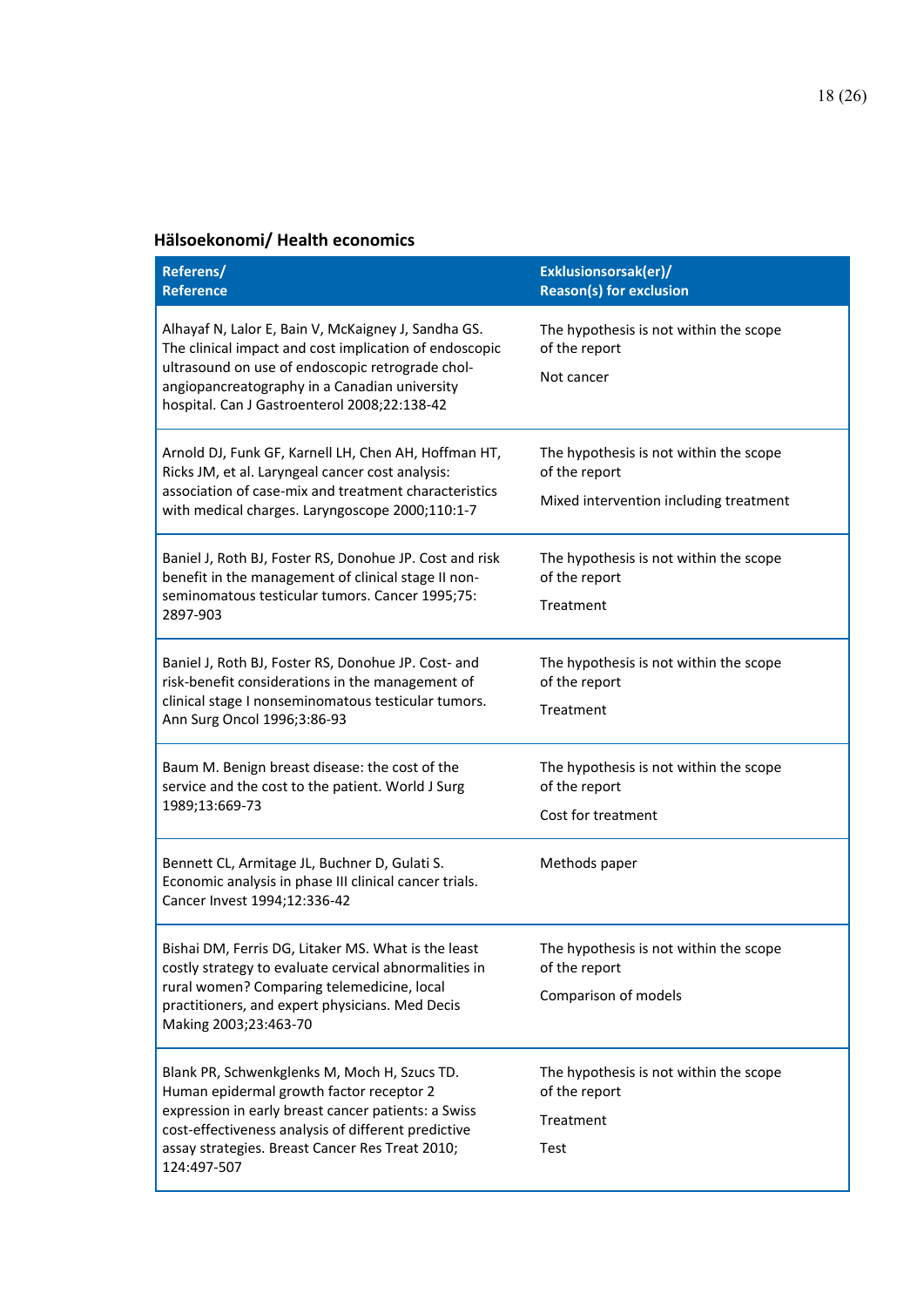| Blohmer JU, Rezai M, Kummel S, Kuhn T, Warm M,<br>Friedrichs K, et al. Using the 21-gene assay to guide<br>adjuvant chemotherapy decision-making in early-<br>stage breast cancer: a cost-effectiveness evaluation<br>in the German setting. J Med Econ 2012:1-11 | The hypothesis is not within the scope<br>of the report<br>Treatment             |
|-------------------------------------------------------------------------------------------------------------------------------------------------------------------------------------------------------------------------------------------------------------------|----------------------------------------------------------------------------------|
| Bolin TD. Cost benefit of early diagnosis of colorectal<br>cancer. Scand J Gastroenterol Suppl 1996;220:142-6                                                                                                                                                     | Review                                                                           |
| Bolondi L, Sofia S, Siringo S, Gaiani S, Casali A, Zironi<br>G, et al. Surveillance programme of cirrhotic patients<br>for early diagnosis and treatment of hepatocellular<br>carcinoma: a cost effectiveness analysis. Gut 2001;<br>48:251-9                     | The hypothesis is not within the scope<br>of the report<br>In specialist setting |
| Bosompra K, Ashikaga T, Flynn BS, Worden JK,<br>Solomon LJ. Psychosocial factors associated with<br>the public's willingness to pay for genetic testing<br>for cancer risk: a structural equations model. Health<br>Educ Res 2001;16:157-72                       | Screening, genetic                                                               |
| Bromage SJ, Liew MP, Moore KC, Raju B, Shackley DC.<br>The economic implications of unsuspected findings<br>from CT urography performed for haematuria. Br J<br>Radiol 2012;85:1303-6                                                                             | The hypothesis is not within the scope<br>of the report                          |
| Bruner JM, Inouye L, Fuller GN, Langford LA.<br>Diagnostic discrepancies and their clinical impact<br>in a neuropathology referral practice. Cancer<br>1997;79:796-803                                                                                            | The hypothesis is not within the scope<br>of the report                          |
| Carlsson P, Pedersen KV, Varenhorst E. Costs and<br>benefits of early detection of prostatic cancer. Health<br>Policy 1990;16:241-53                                                                                                                              | Screening                                                                        |
| Coley CM, Barry MJ, Fleming C, Fahs MC, Mulley AG.<br>Early detection of prostate cancer. Part II: Estimating<br>the risks, benefits, and costs. American College of<br>Physicians. Ann Intern Med 1997;126:468-79                                                | Screening                                                                        |
| Cooperberg MR, Ramakrishna NR, Duff SB,<br>Hughes KE, Sadownik S, Smith JA, et al. Primary<br>treatments for clinically localised prostate cancer:<br>a comprehensive lifetime cost-utility analysis. BJU Int<br>2013;111:437-50.                                 | Model<br>Treatment                                                               |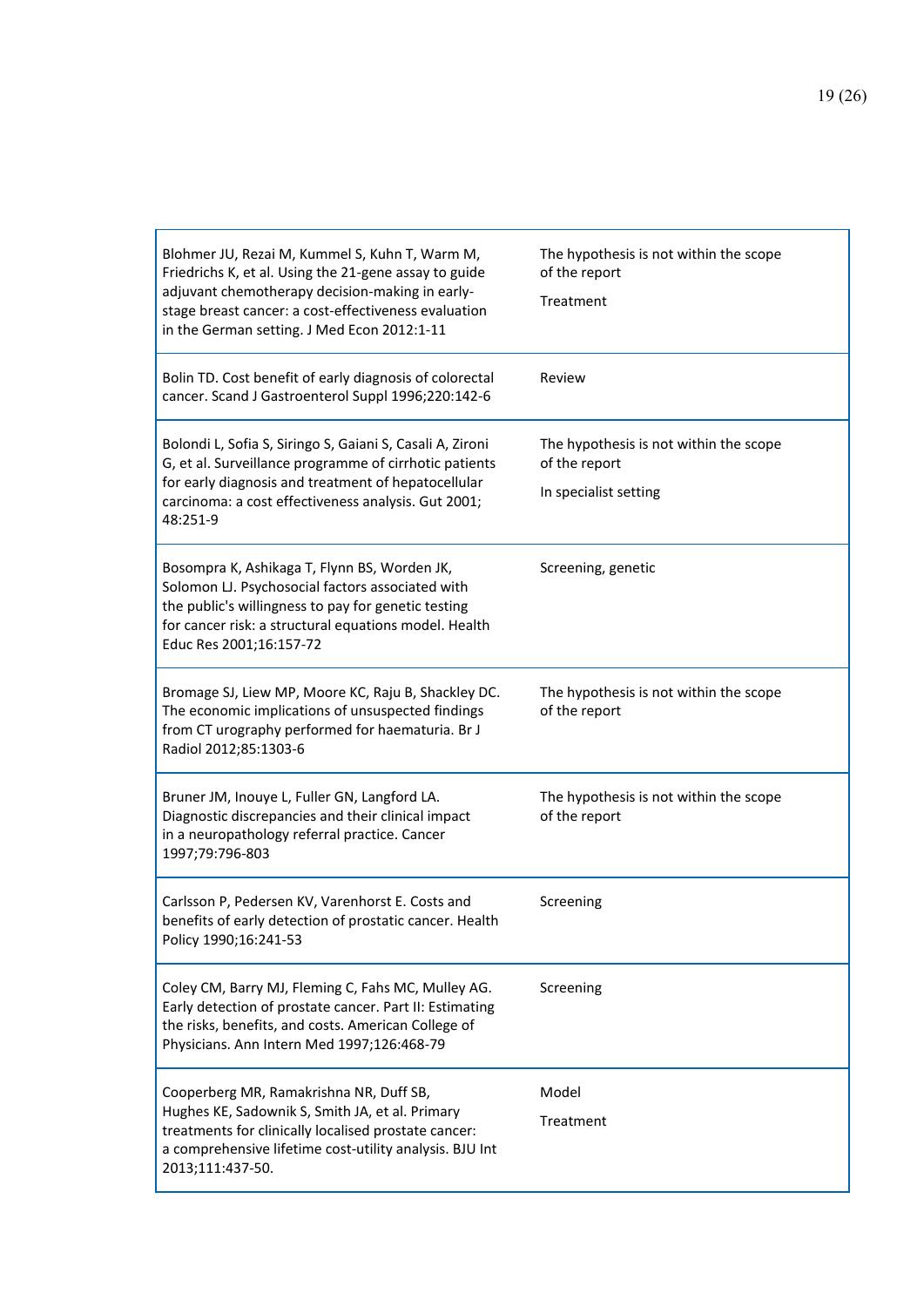| Cutress RI, McDowell A, Gabriel FG, Gill J, Jeffrey MJ,<br>Agrawal A, et al. Observational and cost analysis of<br>the implementation of breast cancer sentinel node<br>intraoperative molecular diagnosis. J Clin Pathol<br>2010;63:522-9    | The hypothesis is not within the scope<br>of the report<br>In specialist setting                |
|-----------------------------------------------------------------------------------------------------------------------------------------------------------------------------------------------------------------------------------------------|-------------------------------------------------------------------------------------------------|
| Eddy DM. The economics of cancer prevention<br>and detection: getting more for less. Cancer<br>1981;47:1200-9                                                                                                                                 | Review                                                                                          |
| Elshaug AG, Bessen T, Moss JR, Hiller JE. Addressing<br>"waste" in diagnostic imaging: some implications of<br>comparative effectiveness research. J Am Coll Radiol<br>2010;7:603-13                                                          | Review of case studies                                                                          |
| Fenton JJ, Abraham L, Taplin SH, Geller BM, Carney<br>PA, D'Orsi C, et al. Effectiveness of computer-aided<br>detection in community mammography practice.<br>J Natl Cancer Inst 2011;103:1152-61                                             | Screening                                                                                       |
| Flicker MS, Tsoukas AT, Hazra A, Dachman AH.<br>Economic impact of extracolonic findings at<br>computed tomographic colonography. J Comput<br>Assist Tomogr 2008;32:497-503                                                                   | The hypothesis is not within the scope<br>of the report<br>Mixed population including screening |
| Goehde SC, Hunold P, Vogt FM, Ajaj W, Goyen M,<br>Herborn CU, et al. Full-body cardiovascular and<br>tumor MRI for early detection of disease: feasibility<br>and initial experience in 298 subjects. AJR Am J<br>Roentgenol 2005;184:598-611 | Screening                                                                                       |
| Goldie SJ, Daniels N. Model-based analyses to<br>compare health and economic outcomes of cancer<br>control: inclusion of disparities. J Natl Cancer Inst<br>2011;103:1373-86.                                                                 | Screening                                                                                       |
| Guntheroth WG. The cost benefits of early detection.<br>Science 2008;321:639                                                                                                                                                                  | Letter                                                                                          |
| Hadzijahic N, Wallace MB, Hawes RH, VanVelse A,<br>LeVeen M, Marsi V, et al. CT or EUS for the initial<br>staging of esophageal cancer? A cost minimization<br>analysis. Gastrointest Endosc 2000;52:715-20                                   | Diagnostic model                                                                                |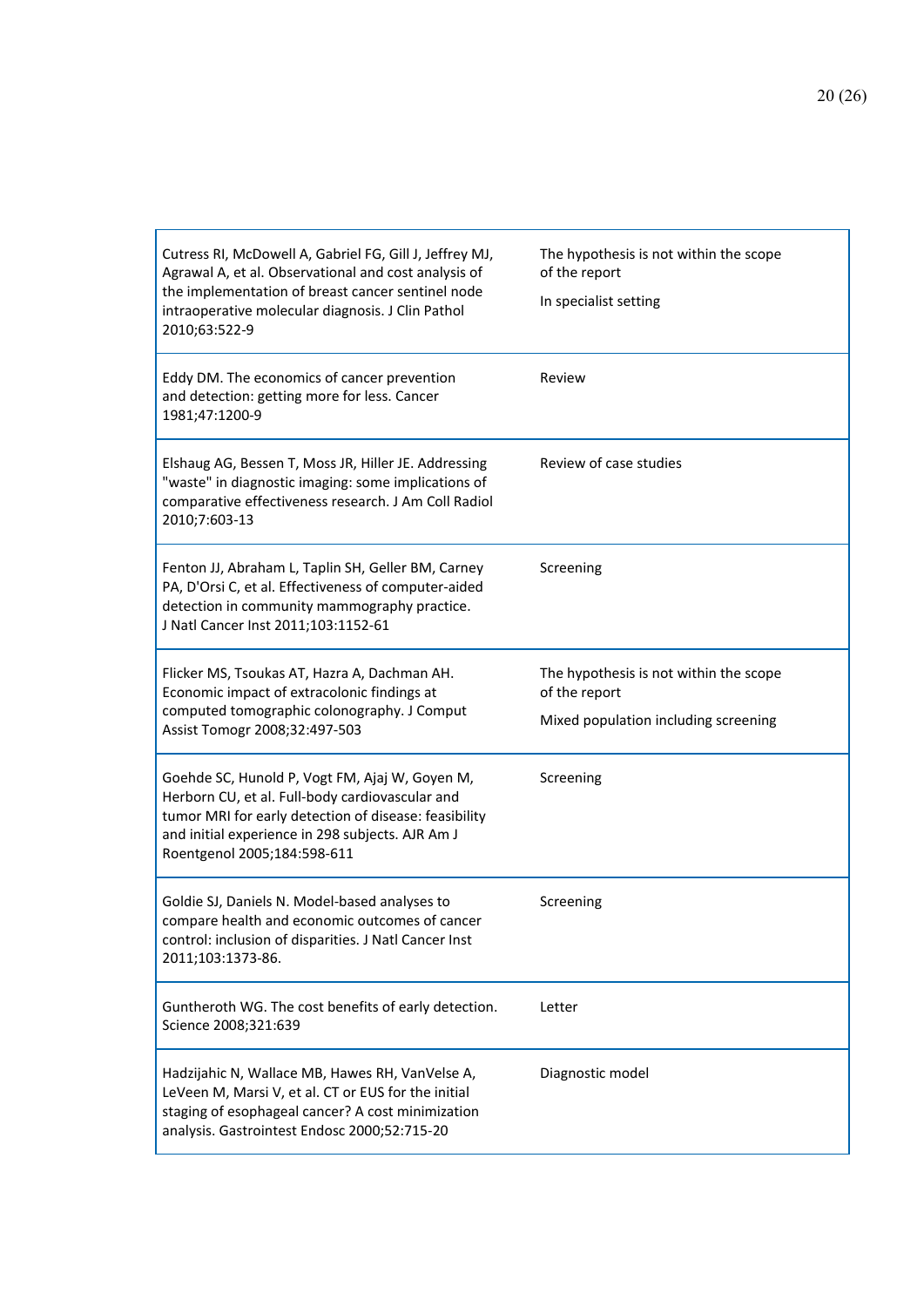| Hassan C, Pickhardt PJ, Di Giulio E, Kim DH, Zullo A,<br>Morini S. Cost-effectiveness of early one-year<br>colonoscopy surveillance after polypectomy. Dis<br>Colon Rectum 2009;52:964-71                                                                                                                 | The hypothesis is not within the scope<br>of the report<br>In specialist setting |
|-----------------------------------------------------------------------------------------------------------------------------------------------------------------------------------------------------------------------------------------------------------------------------------------------------------|----------------------------------------------------------------------------------|
| Hassan C, Zullo A, Di Giulio E, Annibale B, Lahner E,<br>De Francesco V, et al. Cost-effectiveness of<br>endoscopic surveillance for gastric intestinal<br>metaplasia. Helicobacter 2010;15:221-6                                                                                                         | Diagnostic model                                                                 |
| Hengge UR, Wallerand A, Stutzki A, Kockel N. Cost-<br>effectiveness of reduced follow-up in malignant<br>melanoma. J Dtsch Dermatol Ges 2007;5:898-907                                                                                                                                                    | The hypothesis is not within the scope<br>of the report<br>Follow-up of patients |
| Hillner BE, Bear HD, Fajardo LL. Estimating the cost-<br>effectiveness of stereotaxic biopsy for nonpalpable<br>breast abnormalities: a decision analysis model. Acad<br>Radiol 1996;3:351-60                                                                                                             | The hypothesis is not within the scope<br>of the report<br>Diagnostic model      |
| Hornberger J, Alvarado MD, Rebecca C, Gutierrez HR,<br>Yu TM, Gradishar WJ. Clinical validity/utility, change<br>in practice patterns, and economic implications of<br>risk stratifiers to predict outcomes for early-stage<br>breast cancer: a systematic review. J Natl Cancer Inst<br>2012;104:1068-79 | The hypothesis is not within the scope<br>of the report<br>Treatment model       |
| Jolliffe VM, Harris DW, Whittaker SJ. Can we safely<br>diagnose pigmented lesions from stored video<br>images? A diagnostic comparison between clinical<br>examination and stored video images of pigmented<br>lesions removed for histology. Clin Exp Dermatol<br>2001;26:84-7.                          | The hypothesis is not within the scope<br>of the report<br>No economic analysis  |
| Kim JJ, Wright TC, Goldie SJ. Cost-effectiveness of<br>alternative triage strategies for atypical squamous<br>cells of undetermined significance. JAMA 2002;<br>287:2382-90                                                                                                                               | Diagnostic model                                                                 |
| Kim JJ, Wright TC, Goldie SJ. Cost-effectiveness of<br>human papillomavirus DNA testing in the United<br>Kingdom, The Netherlands, France, and Italy. J Natl<br>Cancer Inst 2005;97:888-95                                                                                                                | Model                                                                            |
| Kirch RL, Klein M. Prospective evaluation of periodic<br>breast examination programs: interval cases. Cancer<br>1978;41:728-36.                                                                                                                                                                           | Model                                                                            |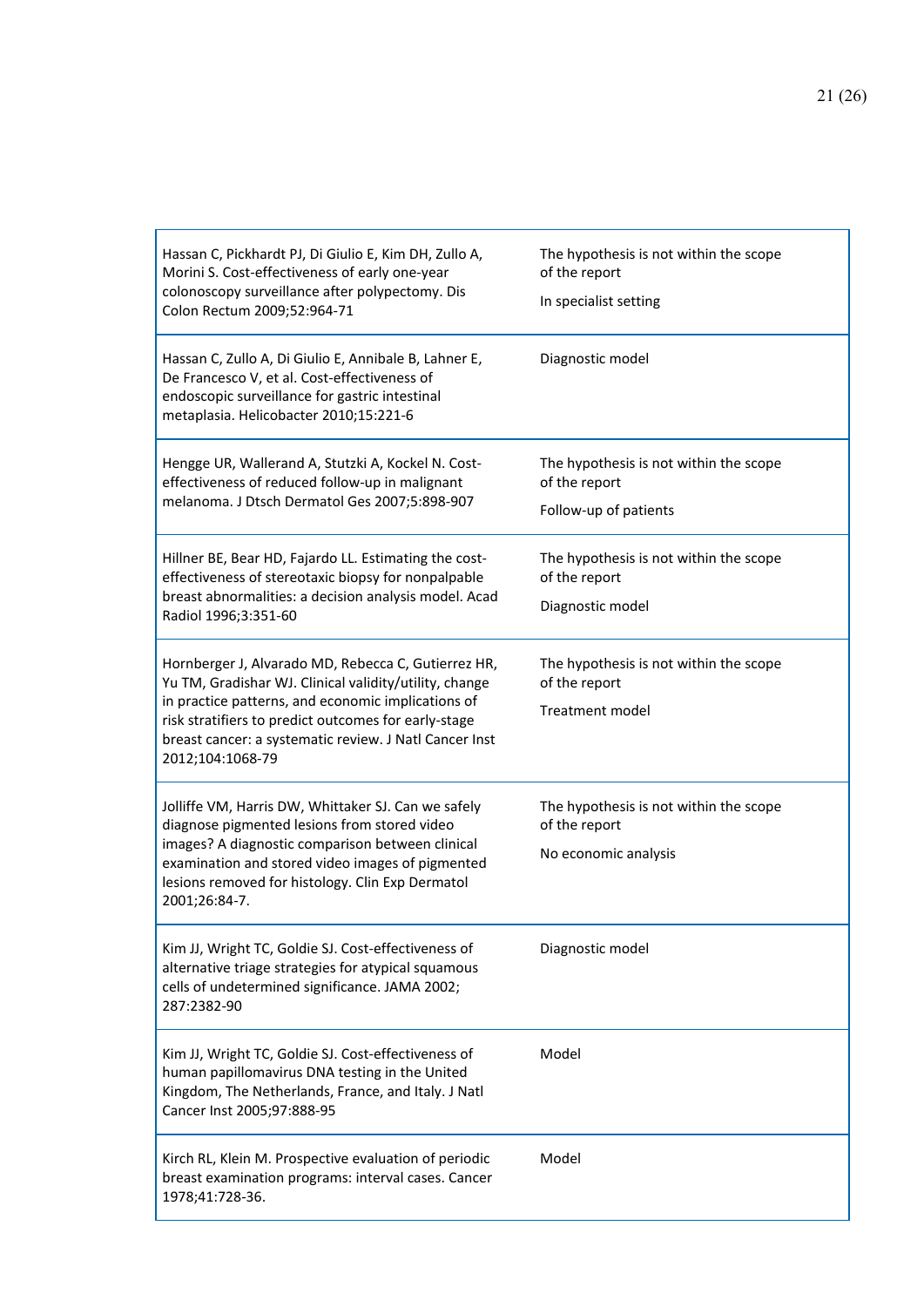| Kulasingam SL, Kim JJ, Lawrence WF, Mandelblatt JS,<br>Myers ER, Schiffman M, et al. Cost-effectiveness<br>analysis based on the atypical squamous cells of<br>undetermined significance/low-grade squamous<br>intraepithelial lesion Triage Study (ALTS). J Natl<br>Cancer Inst 2006;98:92-100   | Model                                                                            |
|---------------------------------------------------------------------------------------------------------------------------------------------------------------------------------------------------------------------------------------------------------------------------------------------------|----------------------------------------------------------------------------------|
| Lafata JE, Simpkins J, Lamerato L, Poisson L, Divine G,<br>Johnson CC. The economic impact of false-positive<br>cancer screens. Cancer Epidemiol Biomarkers Prev<br>2004;13:2126-32                                                                                                               | The hypothesis is not within the scope<br>of the report                          |
| Lannin DR, Silverman JF, Walker C, Pories WJ. Cost-<br>effectiveness of fine needle biopsy of the breast.<br>Ann Surg 1986;203:474-80                                                                                                                                                             | Diagnostic model                                                                 |
| Lee CI, Tsai EB, Sigal BM, Plevritis SK, Garber AM,<br>Rubin GD. Incidental extracardiac findings at coro-<br>nary CT: clinical and economic impact. AJR Am J<br>Roentgenol 2010;194:1531-8                                                                                                       | The hypothesis is not within the scope<br>of the report                          |
| Littrup PJ, Goodman AC, Mettlin CJ. The benefit<br>and cost of prostate cancer early detection. The<br>Investigators of the American Cancer Society-<br>National Prostate Cancer Detection Project.<br>CA Cancer J Clin 1993;43:134-49                                                            | Screening                                                                        |
| Loane MA, Oakley A, Rademaker M, Bradford N,<br>Fleischl P, Kerr P, et al. A cost-minimization analysis<br>of the societal costs of realtime teledermatology<br>compared with conventional care: results from<br>a randomized controlled trial in New Zealand.<br>J Telemed Telecare 2001;7:233-8 | The hypothesis is not within the scope<br>of the report                          |
| Logan-Young W, Dawson AE, Wilbur DC, Avila EE,<br>Tomkiewicz ZM, Sheils LA, et al. The cost-effective-<br>ness of fine-needle aspiration cytology and 14-gauge<br>core needle biopsy compared with open surgical<br>biopsy in the diagnosis of breast carcinoma. Cancer<br>1998;82:1867-73        | The hypothesis is not within the scope<br>of the report<br>In specialist setting |
| MacKenzie S, Norrie J, Vella M, Drummond I,<br>Walker A, Molloy R, et al. Randomized clinical trial<br>comparing consultant-led or open access investi-<br>gation for large bowel symptoms. Br J Surg 2003;<br>90:941-7                                                                           | The hypothesis is not within the scope<br>of the report<br>In specialist setting |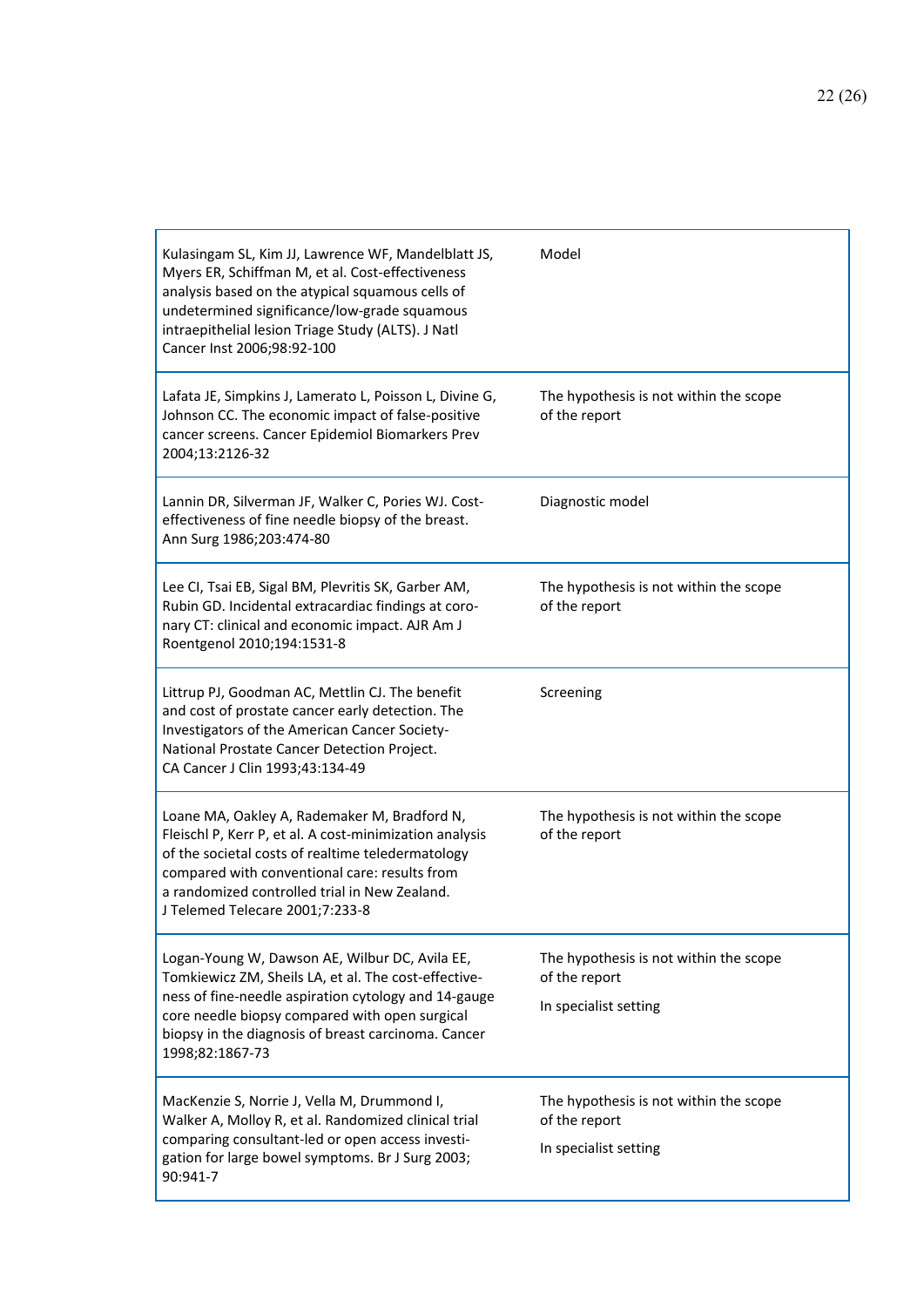| Mann J, Holdstock G, Harman M, Machin D,<br>Loehry CA. Scoring system to improve cost<br>effectiveness of open access endoscopy.<br>Br Med J (Clin Res Ed) 1983;287:937-40                                                                                                                                           | The hypothesis is not within the scope<br>of the report                          |
|----------------------------------------------------------------------------------------------------------------------------------------------------------------------------------------------------------------------------------------------------------------------------------------------------------------------|----------------------------------------------------------------------------------|
| Månsson J, Marklund B, Carlsson P. Costs in primary<br>care of investigating symptoms suspicious of cancer<br>in a defined population. Scand J Prim Health Care<br>2006;24:243-50                                                                                                                                    | No relevant intervention                                                         |
| Mansueto M, Grimaldi A, Mangili G, Picchio M,<br>Giovacchini G, Vigano R, et al. Positron emission<br>tomography/computed tomography introduction in<br>the clinical management of patients with suspected<br>recurrence of ovarian cancer: a cost-effectiveness<br>analysis. Eur J Cancer Care (Engl) 2009;18:612-9 | The hypothesis is not within the scope<br>of the report<br>In specialist setting |
| McGovern PM, Gross CR, Krueger RA, Engelhard DA,<br>Cordes JE, Church TR. False-positive cancer screens<br>and health-related quality of life. Cancer Nurs<br>2004;27:347-52                                                                                                                                         | Screening                                                                        |
| Mettlin C. The status of prostate cancer early<br>detection. Cancer 1993;72:1050-5                                                                                                                                                                                                                                   | Review                                                                           |
| O'Malley MS. Cost-effectiveness of two nurse-led<br>programs to teach breast self-examination. Am J Prev<br>Med 1993;9:139-45                                                                                                                                                                                        | The hypothesis is not within the scope<br>of the report                          |
| Ortiz R, Hupart KH, DeFesi CR, Surks MI. Effect of<br>early referral to an endocrinologist on efficiency<br>and cost of evaluation and development of treat-<br>ment plan in patients with thyroid nodules. J Clin<br>Endocrinol Metab 1998;83:3803-7                                                                | No relevant intervention<br>Test                                                 |
| Perrier L, Buja A, Mastrangelo G, Vecchiato A,<br>Sandona P, Ducimetiere F, et al. Clinicians' adherence<br>versus non adherence to practice guidelines in the<br>management of patients with sarcoma: a cost-<br>effectiveness assessment in two European regions.<br>BMC Health Serv Res 2012;12:82                | Model                                                                            |
| Pickhardt PJ, Hanson ME, Vanness DJ, Lo JY, Kim DH,<br>Taylor AJ, et al. Unsuspected extracolonic findings<br>at screening CT colonography: clinical and economic<br>impact. Radiology 2008;249:151-9                                                                                                                | Screeening                                                                       |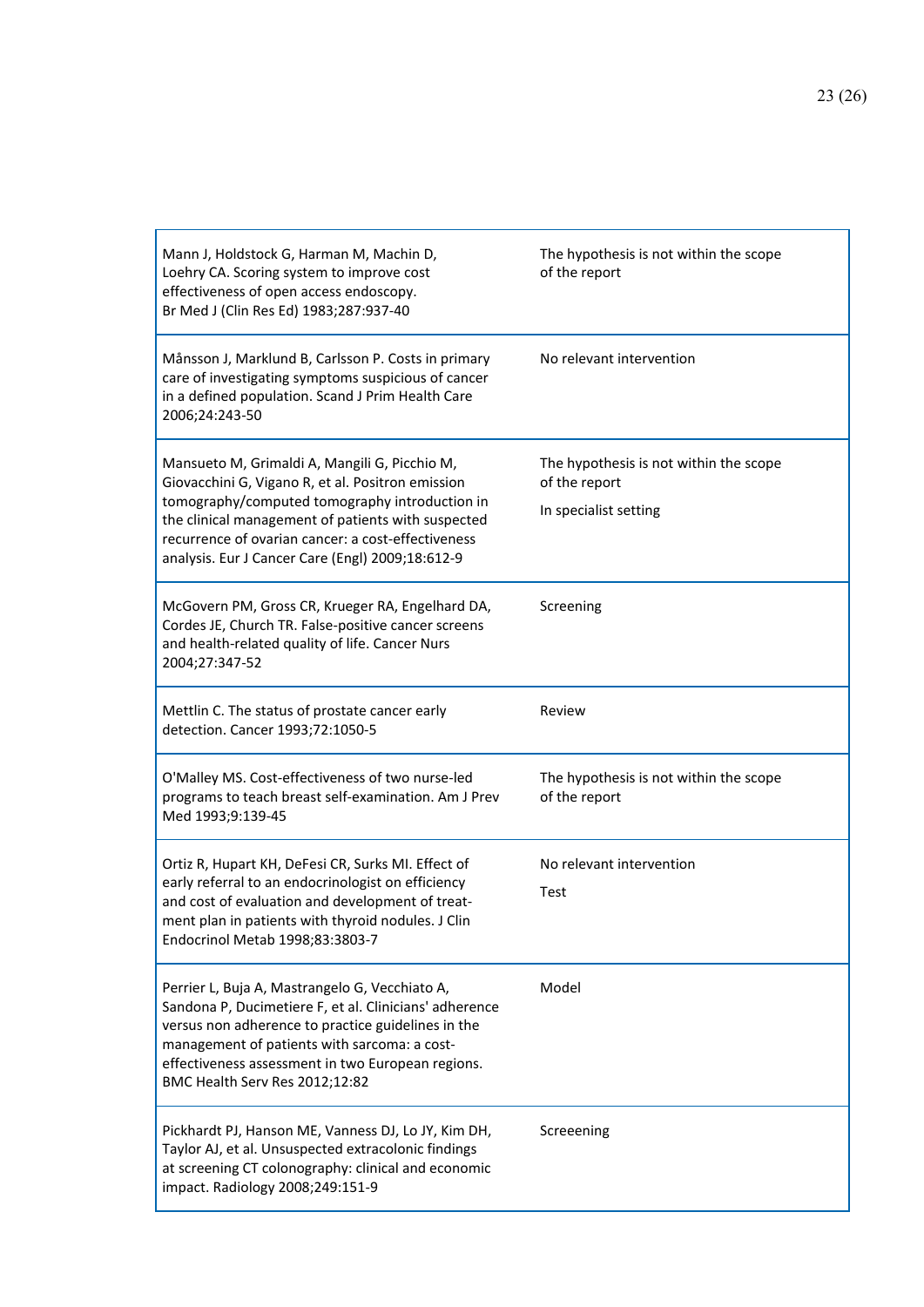| Podo F, Sardanelli F, Canese R, D'Agnolo G, Natali PG,<br>Crecco M, et al. The Italian multi-centre project on<br>evaluation of MRI and other imaging modalities in<br>early detection of breast cancer in subjects at high<br>genetic risk. J Exp Clin Cancer Res 2002;21:115-24 | The hypothesis is not within the scope<br>of the report<br>In specialist setting           |
|-----------------------------------------------------------------------------------------------------------------------------------------------------------------------------------------------------------------------------------------------------------------------------------|--------------------------------------------------------------------------------------------|
| Ponder BA. Costs, benefits and limitations of genetic<br>testing for cancer risk. Br J Cancer 1999;80 Suppl<br>1:46-50                                                                                                                                                            | Review                                                                                     |
| Rash B, Martin-Hirsch P, Schneider A, Sideri M, Tan J,<br>Torne A, et al. Resource use and cost analysis of<br>managing abnormal Pap smears: a retrospective<br>study in five countries. Eur J Gynaecol Oncol<br>2008;29:225-32                                                   | The hypothesis is not within the scope<br>of the report<br>Retrospective ecological design |
| Rebentisch DP, Rebentisch HD, Thomas K, Karat S,<br>Jadhav AJ. A proven and highly cost-effective method<br>of early detection of breast cancer for developing<br>countries. Radiother Oncol 1995;37:246-8                                                                        | Screening                                                                                  |
| Reyes CM, Allen BA, Terdiman JP, Wilson LS.<br>Comparison of selection strategies for genetic testing                                                                                                                                                                             | Model                                                                                      |
| of patients with hereditary nonpolyposis colorectal<br>carcinoma: effectiveness and cost-effectiveness.<br>Cancer 2002;95:1848-56                                                                                                                                                 |                                                                                            |
| Rodgers M, Nixon J, Hempel S, Aho T, Kelly J, Neal D,<br>et al. Diagnostic tests and algorithms used in the<br>investigation of haematuria: systematic reviews and<br>economic evaluation. Health Technol Assess<br>2006;10:iii-iv, xi-259                                        | Systematic review - no usable data found                                                   |
| Silverman JF, Lannin DR, O'Brien K, Norris HT. The<br>triage role of fine needle aspiration biopsy of<br>palpable breast masses. Diagnostic accuracy and<br>cost-effectiveness. Acta Cytol 1987;31:731-6                                                                          | The hypothesis is not within the scope<br>of the report<br>In specialist setting           |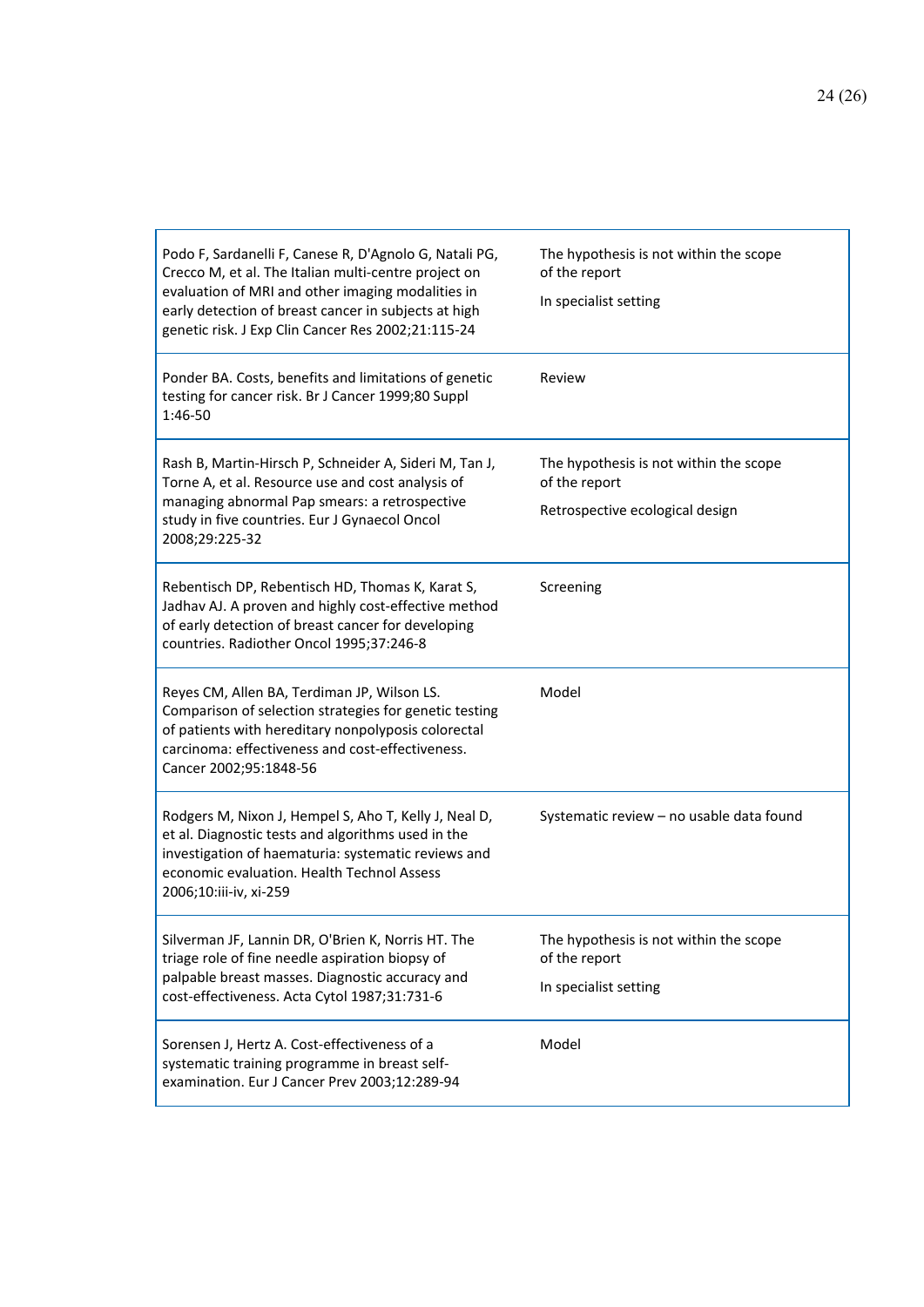| Subramanian S, Ekwueme DU, Gardner JG, Bapat B,<br>Kramer C. Identifying and controlling for program-<br>level differences in comparative cost analysis: lessons<br>from the economic evaluation of the National Breast<br>and Cervical Cancer Early Detection Program. Eval<br>Program Plann 2008;31:136-44 | Screening                                                            |
|--------------------------------------------------------------------------------------------------------------------------------------------------------------------------------------------------------------------------------------------------------------------------------------------------------------|----------------------------------------------------------------------|
| Sullivan R, Peppercorn J, Sikora K, Zalcberg J, Meropol<br>NJ, Amir E, et al. Delivering affordable cancer care in<br>high-income countries. Lancet Oncol 2011;12:933-80                                                                                                                                     | Review                                                               |
| Takenaga N, Kai I, Ohi G. Evaluation of three cervical<br>cancer detection programs in Japan with special<br>reference to cost-benefit analysis. Cancer<br>1985;55:2514-9                                                                                                                                    | Screening                                                            |
| Vakil N, Talley N, van Zanten SV, Flook N, Persson T,<br>Bjorck E, et al. Cost of detecting malignant lesions by<br>endoscopy in 2741 primary care dyspeptic patients<br>without alarm symptoms. Clin Gastroenterol Hepatol<br>2009;7:756-61                                                                 | In specialist setting                                                |
| van den Biggelaar FJ, Kessels AG, van Engelshoven<br>JM, Flobbe K. Costs and effects of using specialized<br>breast technologists in prereading mammograms in<br>a clinical patient population. Int J Technol Assess<br>Health Care 2009;25:505-13                                                           | Model<br>In specialist setting                                       |
| Wang S, Merlin T, Kreisz F, Craft P, Hiller JE. Cost and<br>cost-effectiveness of digital mammography compared<br>with film-screen mammography in Australia. Aust N Z<br>J Public Health 2009;33:430-6                                                                                                       | Screening                                                            |
| Whited JD, Datta S, Hall RP, Foy ME, Marbrey LE,<br>Grambow SC, et al. An economic analysis of a store<br>and forward teledermatology consult system.<br>Telemed J E Health 2003;9:351-60                                                                                                                    | Model                                                                |
| Williams C, Brunskill S, Altman D, Briggs A,<br>Campbell H, Clarke M, et al. Cost-effectiveness of<br>using prognostic information to select women with<br>breast cancer for adjuvant systemic therapy. Health<br>Technol Assess 2006;10:iii-iv, ix-xi, 1-204                                                | The hypothesis is not within the scope<br>of the report<br>Treatment |